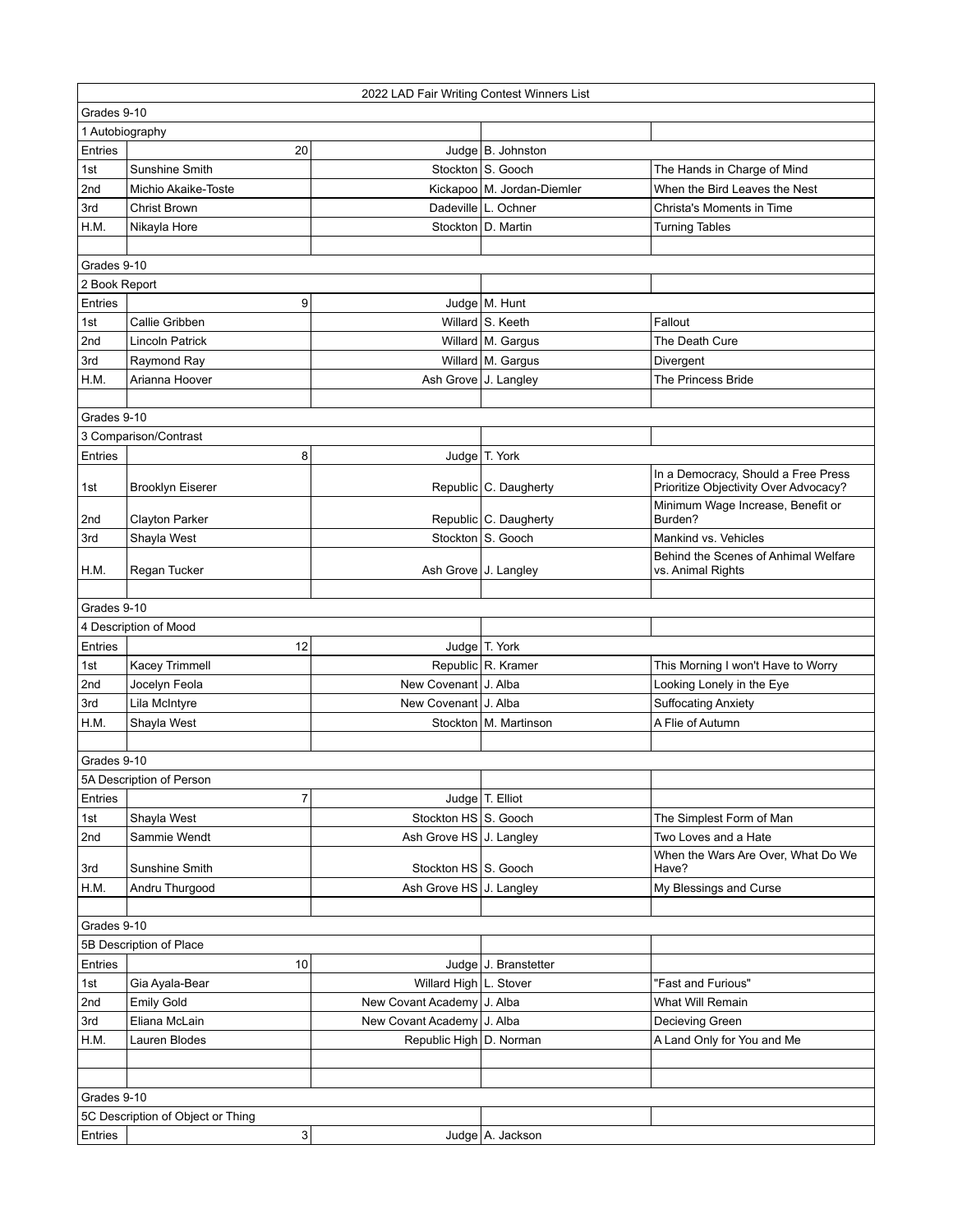| 1st                              | Hailey Lampley                    | Ash Grove J. Langley     |                               | Reality vs. Time                       |
|----------------------------------|-----------------------------------|--------------------------|-------------------------------|----------------------------------------|
| 2nd                              | David Scerbina                    | Ash Grove J. Langley     |                               | The Word Obstacle & Its Impact         |
| 3rd                              | Ammon Crocket                     | Ash Grove J. Langley     |                               | Two Blessings and a Curse              |
| H.M.                             |                                   |                          |                               |                                        |
|                                  |                                   |                          |                               |                                        |
|                                  |                                   |                          |                               |                                        |
| Grades 9-10                      |                                   |                          |                               |                                        |
| 6 Letters                        |                                   |                          |                               |                                        |
| Entries                          | 30                                |                          | Judge   L. Washington         |                                        |
| 1st                              | <b>Brooklyn Hanley</b>            |                          | Republic N. McBroom           | "Dear Sir Thomas Andrews"              |
| 2nd                              | Kari Rassmusin                    |                          | Republic N. McBroom           | "Character Letter"                     |
| 2nd                              | Maren Chastain                    |                          | Republic L. Deckard           | "A Letter to Addiction"                |
| 2nd                              | Kennedy Honell                    |                          | Republic R. Kramer            | "Twintution"                           |
| 3rd                              | <b>Terrell Hubbard</b>            |                          | Republic   N. McBroom         | "Letter to Malcolm"                    |
| 3rd                              | Marissa Dicic                     |                          | Republic L. Decard            | "To My Courageous Airman"              |
| 3rd                              | Shayla West                       |                          | Stockton S. Gooch             | If Only I had Forgiven You             |
| H.M.                             | <b>Haily Lampley</b>              | Ash Grove J. Langley     |                               | Dear January                           |
| H.M.                             | Avery Goodman                     |                          | Republic N. McBroom           | A Letter to a US Congressman           |
| H.M.                             | Kensington Booth                  |                          | Republic N. McBroom           | Letter to My Granny                    |
| H.M.                             | Seniaryn Standifer                |                          | Republic L. Deckard           | Dear Sorrow                            |
|                                  |                                   |                          |                               |                                        |
| Grades 9-10                      |                                   |                          |                               |                                        |
|                                  | 7 Essay with Original Photos      |                          |                               |                                        |
| Entries                          | 7                                 |                          | Judge   A. Jackson            |                                        |
| 1st                              | Molly Mason                       |                          | Republic C. Daugherty         | Christmas in the Ozarks                |
| 2nd                              | Gilberto Alexander                |                          | Stockton   K. Chism Jasper    | Remembering Granddaddy                 |
| 3rd                              | <b>Rilynn Finley</b>              |                          | Republic C. Daugherty         | Clouds                                 |
| H.M.                             | Jeb Shymaker                      |                          | Republic C. Daugherty         | Nature vs. City                        |
|                                  |                                   |                          |                               |                                        |
| Grades 9-10                      |                                   |                          |                               |                                        |
|                                  | 8 Journal/Diary Fictional         |                          |                               |                                        |
| Entries                          | 13                                |                          | Judge S. Gabriel              |                                        |
| 1st                              | <b>Andrew Forrester</b>           |                          | Republic L. Deckard           | The Void in the Darkness               |
| 2nd                              | Carter Echhr                      |                          | Republic R. Kramer            | The Case of Innsomouth                 |
| 3rd                              | Izzy Hindman                      |                          | Stockton S. Gooch             | Small Town Spiderman                   |
| H.M.                             |                                   |                          |                               |                                        |
|                                  |                                   |                          |                               |                                        |
| Grades 9-10                      |                                   |                          |                               |                                        |
|                                  | 9 Journal/Diary Personal          |                          |                               |                                        |
| Entries                          | $\overline{7}$                    |                          | Judge $ B.$ Johnston          |                                        |
| 1st                              | Gilberto Alexander                |                          | Stockton HS   K. Chism Jasper | A Picture Helps Write a Thousand Words |
| 2nd                              | Sage Judy                         | Republic HS R. Kramer    |                               | Dear Diary: Sept 17 2019               |
| 3rd                              | Mye Lamb                          |                          | Republic HS C. Dougherty      | Summer 2021                            |
| H.M.                             | Lillian Alexander                 | Republic HS A. Pitts     |                               | <b>Crushing Nightmares</b>             |
|                                  |                                   |                          |                               |                                        |
| Grades 9-10                      |                                   |                          |                               |                                        |
|                                  | 10 Literary Analysis of Character |                          |                               |                                        |
| Entries                          | 16                                |                          | Judge   M. Reaves             |                                        |
| 1st                              | Rylie Robinson                    | Willard H.S. S. Keith    |                               | Salem's Lot - Ben Mears                |
| 2nd                              | Kensington Booth                  | Repbulic H.S. N. McBroom |                               | A Literary Analysis - Beautiful Boy    |
| 3rd                              | <b>Trey Norman</b>                | Willard H.S.   M. Gargus |                               | Christine A Murderous Hunger           |
| H.M.                             | Olivia Roberts                    | Republic H.S. N. McBroom |                               |                                        |
|                                  |                                   |                          |                               |                                        |
| Grades 9-10                      |                                   |                          |                               |                                        |
| 11 Literary Analysis of Conflict |                                   |                          |                               |                                        |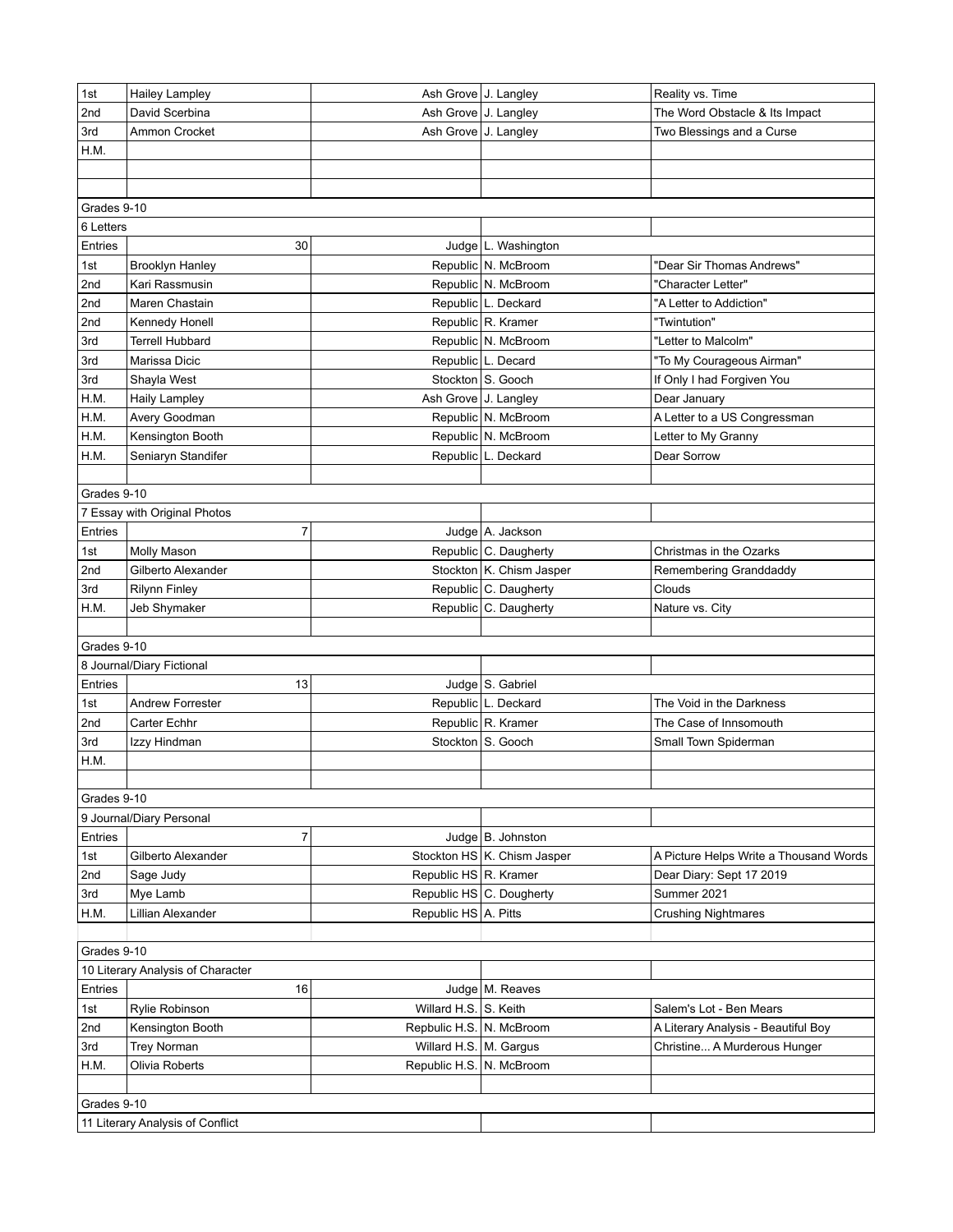| Entries     | 10                                              |                      | Judge E. Behnke         |                                                      |
|-------------|-------------------------------------------------|----------------------|-------------------------|------------------------------------------------------|
| 1st         | <b>Emily Russell</b>                            |                      | Republic D. Norman      | Art Education Importance                             |
| 2nd         | Molly Mason                                     |                      | Republic C. Daugherty   | Perseverance in Sand of Gravel                       |
| 3rd         | Cadence Lugar                                   |                      | Republic C. Alexander   | How the Treaty of Versailles Carried<br>WWII         |
| H.M.        | Korbin Black                                    |                      | Republic D. Norman      | Sounds of the Syrian War                             |
|             |                                                 |                      |                         |                                                      |
| Grades 9-10 |                                                 |                      |                         |                                                      |
|             | 12 Literary Analysis of Setting                 |                      |                         |                                                      |
| Entries     | 13                                              |                      | Judge   Mandi Hubbs     |                                                      |
| 1st         | Emily (Gray) Richards                           |                      | Republic C. Alexander   | A Dark Place for a Dark Tale                         |
| 2nd         | Evie Sly                                        |                      | Willard S. Keeth        | Nature's Beauty                                      |
| 3rd         | <b>Addlyn Avery</b>                             |                      | Republic D. Norman      | The Case of Death                                    |
| H.M.        | Elijah Kennard                                  |                      | Republic D. Norman      | Chugging a Case of Amontillado                       |
|             |                                                 |                      |                         |                                                      |
| Grades 9-10 |                                                 |                      |                         |                                                      |
|             | 13 Literary Analysis of Symbol                  |                      |                         |                                                      |
| Entries     | 4                                               |                      | Judge   A. McCord       |                                                      |
| 1st         | <b>Brady Nicholson</b>                          |                      | Ash Grove J. Langley    | The Symbolism of Children                            |
|             |                                                 |                      |                         | Were African Americans Free During                   |
| 2nd         | Kyle Cunningham                                 |                      | Republic   D. Norman    | Reconstruction?                                      |
| 3rd         | Cadence Lugar                                   |                      | Republic   D. Norman    | Literary Analysis of Symbolism in Animal<br>Farm     |
| H.M.        | Presley Peck                                    |                      | Republic   D. Norman    | The Deconstruction of 'The Destructors"              |
|             |                                                 |                      |                         |                                                      |
| Grades 9-10 |                                                 |                      |                         |                                                      |
|             | 14 Literary Analysis of Techniques              |                      |                         |                                                      |
| Entries     | 4                                               |                      | Judge   A. McCord       |                                                      |
| 1st         | Luke Hearin                                     |                      | Republic D. Norman      | The Not So Good Lottery                              |
| 2nd         | Sylas Sindle                                    |                      | Willard   M. Gargus     | Analysis of Changing Perspective in<br>Writing       |
| 3rd         | Cassidy Ellison                                 |                      | Republic D. Norman      | Third Person and Its Power                           |
| H.M.        | Regan Tucker                                    | Ash Grove J. Langley |                         | Zero Hour and Last Night                             |
|             |                                                 |                      |                         |                                                      |
| Grades 9-10 |                                                 |                      |                         |                                                      |
|             | 15 Literary Analysis of Theme                   |                      |                         |                                                      |
| Entries     | 19                                              |                      | Judge   A. Closser      |                                                      |
| 1st         | Naomi Thurgood                                  |                      | Ash Grove J. Langley    | The Theme of Innocence                               |
| 2nd         | Kyle Blanton                                    |                      | Republic L. Deckard     | The Case of Amontillado, a Betrayal                  |
| 3rd         | Dayton Jones                                    | Republic K. Talty    |                         | Ignorance is Not Bliss                               |
| H.M.        | <b>Barrett Roth</b>                             |                      | Willard S. Keeth        | Poetic Devices' Emphasis on Theme                    |
|             |                                                 |                      |                         |                                                      |
| Grades 9-10 |                                                 |                      |                         |                                                      |
|             | 16 Media Review                                 |                      |                         |                                                      |
| Entries     | 15                                              |                      | Judge J. Hamlet         |                                                      |
| 1st         | Brenda Hampton                                  |                      | Willard   M. Gargus     | If You Read, You'll Judge                            |
| 2nd         | Shayla West                                     |                      | Stockton   D. Martin    | 90210: Take Me Back to the 90s                       |
| 3rd         | Ellie Flora                                     |                      | Stockton   M. Martinsen | Enanto or Encantro                                   |
| H.M.        | Lilly Hindman                                   |                      | Republic N. McBroom     | New Marvel Series Hawkeye Surprises<br>Marvel Fandom |
|             |                                                 |                      |                         |                                                      |
|             |                                                 |                      |                         |                                                      |
| Grades 9-10 |                                                 |                      |                         |                                                      |
|             | 17 Original Lit. Related Newspaper - Individual |                      |                         |                                                      |
| Entries     | $\overline{7}$                                  |                      | Judge   M. Reaves       |                                                      |
| 1st         | Reece Anderson                                  |                      | Willard   M. Gargus     | <b>Bayview HS News</b>                               |
| 2nd         | <b>Madison Magee</b>                            |                      | Willard M. Gargus       | <b>Asher News</b>                                    |
|             |                                                 |                      |                         |                                                      |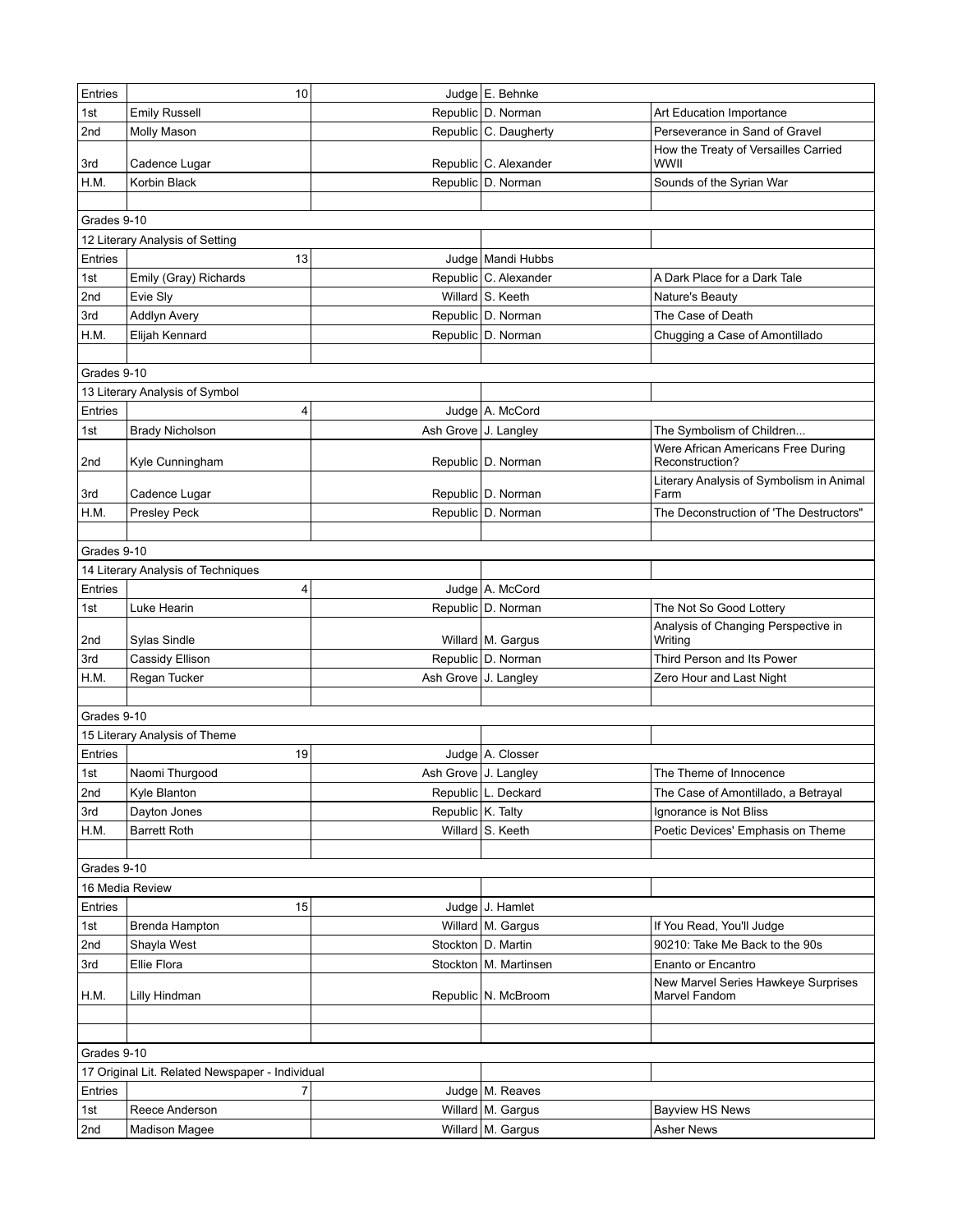| 3rd           | Regan Darly                                      |                            | Willard M. Gargus       | Carbondale Highschool News               |
|---------------|--------------------------------------------------|----------------------------|-------------------------|------------------------------------------|
| H.M.          | Salvatore Shipley                                | Ash Grove J. Langley       |                         | The Verona Times                         |
|               |                                                  |                            |                         |                                          |
| Grades 9-10   |                                                  |                            |                         |                                          |
|               | 18 Original Lit. Related Newspaper - Small Group |                            |                         |                                          |
| Entries       | 2                                                |                            | Judge   M. Reaves       |                                          |
| 1st           | Langley Small Group                              | Ash Grove J. Langley       |                         | Aftermath of World War II                |
| 2nd           |                                                  |                            |                         |                                          |
| 3rd           |                                                  |                            |                         |                                          |
| H.M.          |                                                  |                            |                         |                                          |
|               |                                                  |                            |                         |                                          |
| Grades 9-10   |                                                  |                            |                         |                                          |
|               | 19 Documented Essay                              |                            |                         |                                          |
| Entries       | 36                                               |                            | Judge T. York           |                                          |
| 1st           | Owen Fry                                         | Republic K. Talty          |                         | The Changes in Socialization             |
| 2nd           | Isabel Rahn                                      |                            | Republic C. Alexander   | <b>Creative Skills Importance</b>        |
|               |                                                  |                            |                         | The Importance of Mental Health in       |
| 3rd           | Cassidy Ellison                                  |                            | Republic   D. Norman    | Schools                                  |
| H.M.          | Kalice Perrodin                                  |                            | Republic N. McBroom     | Violent or Victim - Gypsy Rose Blanchard |
| H.M.          | Julia Walsh                                      |                            | Repuplic D. Norman      | America's Need for Euthanasia            |
| H.M.          | Ashley Tan                                       |                            | Republic   D. Norman    | <b>Cultural Awareness</b>                |
|               |                                                  |                            |                         | The Three Greatest Medical               |
| H.M.          | Jack Phillips                                    |                            | Republic M. Siebert     | Advancements in the Civil War            |
|               |                                                  |                            |                         |                                          |
| Grades 9-10   |                                                  |                            |                         |                                          |
| 20A Narration |                                                  |                            |                         |                                          |
| Entries       | 16                                               |                            | Judge   A. Jackson      |                                          |
| 1st           | Carina Smith                                     | Republic High R. Kramer    |                         | Ascending                                |
| 2nd           | Smantha Capps                                    | Republic High C. Daugherty |                         | Devotion to Despair                      |
| 3rd           | <b>Emily Hamilton</b>                            | Republic High D. Norman    |                         | The Life of an Oak Leaf                  |
| H.M.          | Kageleigh Cruy                                   |                            | Republic   Lisa Peckard | Snow Falling                             |
|               |                                                  |                            |                         |                                          |
| Grades 9-10   |                                                  |                            |                         |                                          |
|               | 20B Personal Experience Narrative                |                            |                         |                                          |
| Entries       | 50                                               |                            | Judge A. Pinnon         |                                          |
| 1st           | Ella Lashley                                     |                            | Republic D. Norman      | The Last One                             |
| 2nd           | Erin Taylor                                      |                            | Republic N. McBroom     | Blood vs. Pain                           |
| 3rd           | Lydia Banwart                                    | New Covant   J. Alba       |                         | Sunshine on a Cloudy Day                 |
| H.M.          | Kahlen Cowden                                    |                            | Republic   N. McBroom   | Time's Up                                |
|               |                                                  |                            |                         |                                          |
|               |                                                  |                            |                         |                                          |
| Grades 9-10   |                                                  |                            |                         |                                          |
|               | 21a Original Illustrated Book                    |                            |                         |                                          |
| Entries       | 5                                                |                            | Judge S. Gabriel        |                                          |
| 1st           | Lancey - Joe Bellamy                             |                            | Billings J. Tutterrow   | "Sarah the Sunflower"                    |
| 2nd           | Ceili Greenup                                    |                            | Billings J. Tutterrow   | "The Monster in the Meadow"              |
| 3rd           | Jessica Langley Group                            | Ash Grove J. Langley       |                         | "The Worm Song"                          |
| H.M.          |                                                  |                            |                         |                                          |
|               |                                                  |                            |                         |                                          |
|               |                                                  |                            |                         |                                          |
| Grades 9-10   |                                                  |                            |                         |                                          |
|               | 21b Original graphic story/comic book            |                            |                         |                                          |
| Entries       | 0                                                | Judge                      |                         |                                          |
| 1st           |                                                  |                            |                         |                                          |
| 2nd           |                                                  |                            |                         |                                          |
| 3rd           |                                                  |                            |                         |                                          |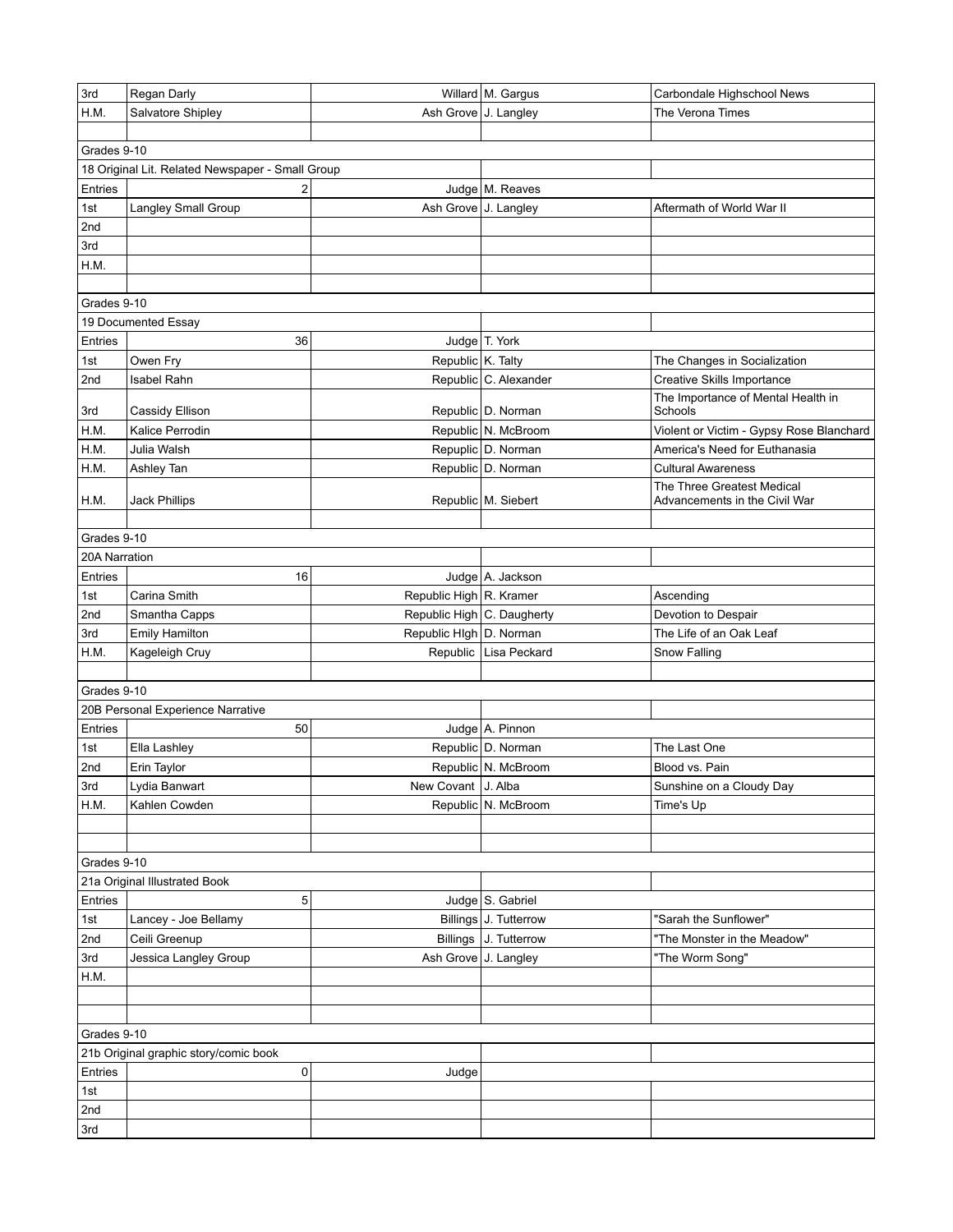| H.M.           |                                         |                                      |                         |                                                           |
|----------------|-----------------------------------------|--------------------------------------|-------------------------|-----------------------------------------------------------|
|                |                                         |                                      |                         |                                                           |
| Grades 9-10    |                                         |                                      |                         |                                                           |
|                | 22 Original Book without Illustrations  |                                      |                         |                                                           |
| Entries        | 3                                       |                                      | Judge   A. Jackson      |                                                           |
| 1st            | Katherine Swinney                       | Summit Prep J. Alexander             |                         | <b>Transmission End</b>                                   |
| 2nd            | Ariana Hoorer                           | Ash Grove HS J. Langley              |                         | Wildfire                                                  |
| 3rd            | <b>Hailey Lampley</b>                   | Ash Grove HS J. Langley              |                         | Night of Wishes                                           |
| H.M            |                                         |                                      |                         |                                                           |
|                |                                         |                                      |                         |                                                           |
| Grades 9-10    |                                         |                                      |                         |                                                           |
|                | 23 Creative Nonfiction                  |                                      |                         |                                                           |
| Entries        | 1                                       |                                      | Judge $ B$ . Johnston   |                                                           |
| 1st            | Avery Goodman                           |                                      | Republic   N. McBroom   | The Dangers of the Paris Catacombs                        |
| 2nd            |                                         |                                      |                         |                                                           |
| 3rd            |                                         |                                      |                         |                                                           |
| H.M.           |                                         |                                      |                         |                                                           |
|                |                                         |                                      |                         |                                                           |
| Grades 9-10    |                                         |                                      |                         |                                                           |
|                | 24 Personal Opinion                     |                                      |                         |                                                           |
| Entries        | 30                                      |                                      | Judge M. Donouan        |                                                           |
| 1st            | Kacee May                               | Ash Grove J. Langley                 |                         | Two Certainties and a Doubt                               |
| 2nd            | Landon Hoffman                          |                                      | Republic C. Daugherty   | Why High School Students Should Have<br>Jobs              |
|                |                                         |                                      |                         | The Importance of Healthy                                 |
| 3rd            | Kathlyn Hindman                         |                                      | Republic   C. Daugherty | Communication                                             |
| H.M.           | Ryan Troxell                            |                                      | Ash Grove J. Langley    | Everyone Should Donate Time                               |
|                |                                         |                                      |                         | Why Teens Deserve Brith Control<br>Without Parent Consent |
| H.M.<br>H.M.   | Adalyn Avery<br><b>Brooklynn Hanley</b> | Republic K. Talty                    | Republic C. Alexander   |                                                           |
|                |                                         |                                      |                         | A Toxic Positivity Problem                                |
| Grades 9-10    |                                         |                                      |                         |                                                           |
| 25 Persuasion  |                                         |                                      |                         |                                                           |
| Entries        | 38                                      |                                      | Judge   M. Donovan      |                                                           |
|                |                                         |                                      |                         | Birth Control is a Human Right, Not a                     |
| 1st            | Julia Hoge                              |                                      | Republic   D. Norman    | Privilege                                                 |
| 2nd            | Kyle Blanton                            |                                      | Republic L. Deckard     | Hunting is Essential to Conservation                      |
| 3rd            | Gracie Troester                         |                                      | Republic M. Reaves      | Should College Athletes Be Paid to Play?                  |
| H.M.           | Adison Gibbs                            |                                      | Republic   D. Norman    | True Benefits of School Uniforms                          |
|                |                                         |                                      |                         | The Impact of Schools Requiring the                       |
| H.M.           | <b>Kennedy Silvey</b>                   |                                      | Republic C. Alexander   | Covid Vaccine                                             |
| H.M.           | Nevaeh Ghan                             |                                      | Republic E. Ostmeyer    | Young Women vs. Society                                   |
| H.M.           | Rohan Conry                             |                                      | Republic   D. Norman    | A Minimun Wage, a Minimum Life                            |
|                |                                         |                                      |                         |                                                           |
| Grades 9-10    |                                         |                                      |                         |                                                           |
| 26 Short Story |                                         |                                      |                         |                                                           |
| Entries        | 62                                      |                                      | Judge H. Collins        |                                                           |
| 1st            | Emily (Gray) Richards                   | Republic K. Talty                    |                         | Oath                                                      |
| 2nd            | Amelia Francis                          |                                      | Republic N. McBroom     | The Fool's Tears                                          |
| 3rd            | <b>Chandler Hathcock</b>                | Grace Classical Academy   A. Brumdis |                         | Waning of an Age                                          |
| H.M.           | Rei A.L. Page                           |                                      | Central K. Wallace      | <b>Suffocation Tauge</b>                                  |
| H.M.           | Rebecca Griffin                         |                                      | Republic C. Alexander   | The Stars Need the Sun to Shine                           |
| H.M.           | Izzy Hindman                            |                                      | Stockton   S. Gooch     | When it Was Perfect                                       |
| Grades 9-10    |                                         |                                      |                         |                                                           |
| 27 Satire      |                                         |                                      |                         |                                                           |
| Entries        | 7                                       |                                      | Judge $ B$ . Johnston   |                                                           |
|                |                                         |                                      |                         |                                                           |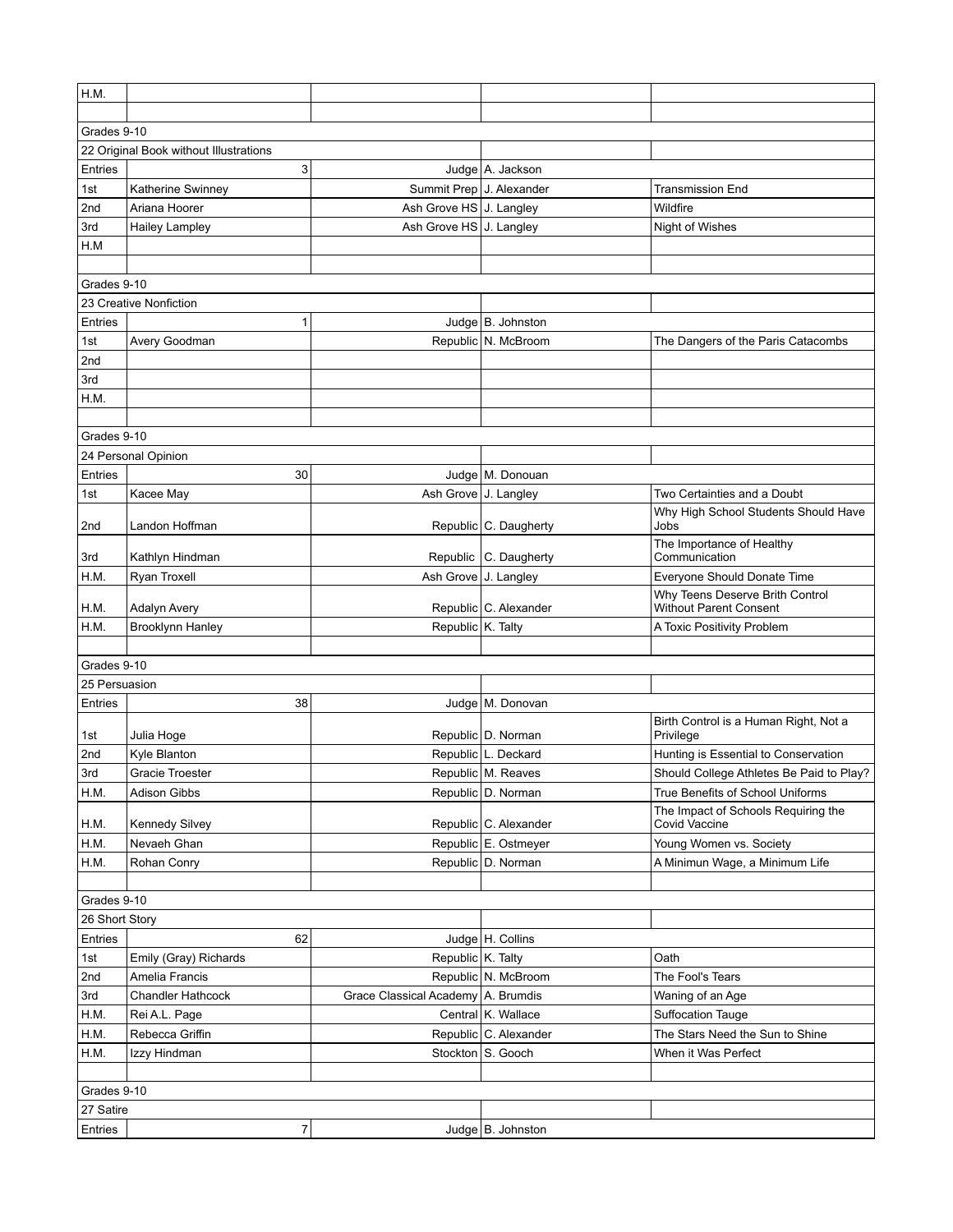| 1st                                         | Ryan Bourbina                                                                              |                              | Republic C. Daugherty   | Large Food Corporations Stop Sales in<br>Russia, Turning Point in War         |
|---------------------------------------------|--------------------------------------------------------------------------------------------|------------------------------|-------------------------|-------------------------------------------------------------------------------|
| 2nd                                         | Nadeleigh Theonen                                                                          | Ash Grove J. Langley         |                         | <b>Teen Pregnancy</b>                                                         |
| 3rd                                         | Shayla West                                                                                |                              | Stockton   S. Gooch     | Animated Cartoons: Venom and<br>Destruction to the Mind of America's<br>Youth |
| H.M.                                        | Ryan Bourbina                                                                              |                              | Republic C. Daugherty   | Internet Scientist Announces Cure for<br>Cancer Using Household Items         |
| Grades 9-10                                 |                                                                                            |                              |                         |                                                                               |
| 28 Prose Parody                             |                                                                                            |                              |                         |                                                                               |
| Entries                                     | $\overline{2}$                                                                             |                              | Judge S. Gabriel        |                                                                               |
|                                             | James Thompson                                                                             |                              | Republic   L. Deckard   | Crank That (*Mandy)                                                           |
| 1st<br>2nd                                  | Joseph Rickert                                                                             |                              | Stockton   D. Martin    | The Rules                                                                     |
| 3rd                                         |                                                                                            |                              |                         |                                                                               |
| H.M.                                        |                                                                                            |                              |                         |                                                                               |
|                                             |                                                                                            |                              |                         |                                                                               |
| Grades 9-10                                 |                                                                                            |                              |                         |                                                                               |
|                                             | 29 Original Poetry Anthology -- Individual                                                 |                              |                         |                                                                               |
| Entries                                     | 16                                                                                         |                              | Judge G. Kerr           |                                                                               |
| 1st                                         | Morgan Cole                                                                                | Republic K. Talty            |                         | Alone with Me                                                                 |
| 2nd                                         | Sage Buchanan                                                                              |                              | Republic R. Kramer      | Life in Poems                                                                 |
| 3rd                                         | Lu Tran                                                                                    |                              | Republic R. Kramer      | Star - Crossed Lovers                                                         |
| H.M.                                        | Sunshine Smith                                                                             |                              | Republic S. Gooch       | Wash Rag Confessions                                                          |
|                                             |                                                                                            |                              |                         |                                                                               |
|                                             |                                                                                            |                              |                         |                                                                               |
| Grades 9-10                                 |                                                                                            |                              |                         |                                                                               |
| 30 Original Poetry Anthology -- Small Group |                                                                                            |                              |                         |                                                                               |
| Entries                                     | 6                                                                                          |                              | Judge A. McCord         |                                                                               |
| 1st                                         | Katelyn Magee, Courtney Stoughton, Jordan Morales, Alexis Holyfield, Lydia, Natalya Crosby |                              |                         | Willard                                                                       |
| 2nd                                         | Ashlyn Geria, Reagan Delk, Madi Grube, Megan Hawkins                                       |                              |                         | Ash Grove                                                                     |
| 3rd                                         | <b>Tutterrow Small Group</b>                                                               |                              |                         | <b>Billings High School</b>                                                   |
| H.M.                                        | <b>Tatly Small Group</b>                                                                   |                              |                         | Republic                                                                      |
| H.M.                                        | <b>Langley Small Group</b>                                                                 |                              |                         | Ash Grove                                                                     |
| H.M.                                        | Norman Small Group                                                                         |                              |                         | Republic                                                                      |
| Grades 9-10                                 |                                                                                            |                              |                         |                                                                               |
|                                             | 31 Original Poetry Anthology--Class                                                        |                              |                         |                                                                               |
| Entries                                     | $\overline{7}$                                                                             |                              | Judge   A. McCord       |                                                                               |
| 1st                                         | Julie A. Alba                                                                              | New Covenant Academy J. Alba |                         | <b>Feeling Colors</b>                                                         |
| 2nd                                         | 7th Hour Class                                                                             |                              | Stockton   M. Martinsen | Lifting Our Burdens                                                           |
| 3rd                                         | Julie A. Alba                                                                              | New Covenant Academy J. Alba |                         | Who We Are                                                                    |
| 3rd                                         | Jason Tuterrow's Class                                                                     |                              | Billings J. Tuterrow    | Finding Poetry in the Wreckage                                                |
| H.M.                                        | Matthew Burgess, Ali Adams                                                                 | Ash Grove J. Langley         |                         | What We Would Change                                                          |
| H.M.                                        | Landon Lobdell, Nate Carter                                                                | Ash Grove J. Langley         |                         | What We Would Undo                                                            |
|                                             |                                                                                            |                              |                         |                                                                               |
| Grades 9-10                                 |                                                                                            |                              |                         |                                                                               |
|                                             | 32 Original Illustrated Book by Group                                                      |                              |                         |                                                                               |
| Entries                                     | 0                                                                                          | Judge                        |                         |                                                                               |
| 1st                                         |                                                                                            |                              |                         |                                                                               |
| 2nd                                         |                                                                                            |                              |                         |                                                                               |
| 3rd                                         |                                                                                            |                              |                         |                                                                               |
| H.M.                                        |                                                                                            |                              |                         |                                                                               |
|                                             |                                                                                            |                              |                         |                                                                               |
| Grades 9-10                                 |                                                                                            |                              |                         |                                                                               |
|                                             | 33 Original Prose Anthology by individual                                                  |                              |                         |                                                                               |
| Entries                                     | 3                                                                                          |                              | Judge A. Pinnon         |                                                                               |
| 1st                                         | Sunshine Smith                                                                             |                              | Stockton   Sarah Gooch  | Wash Rag Depression                                                           |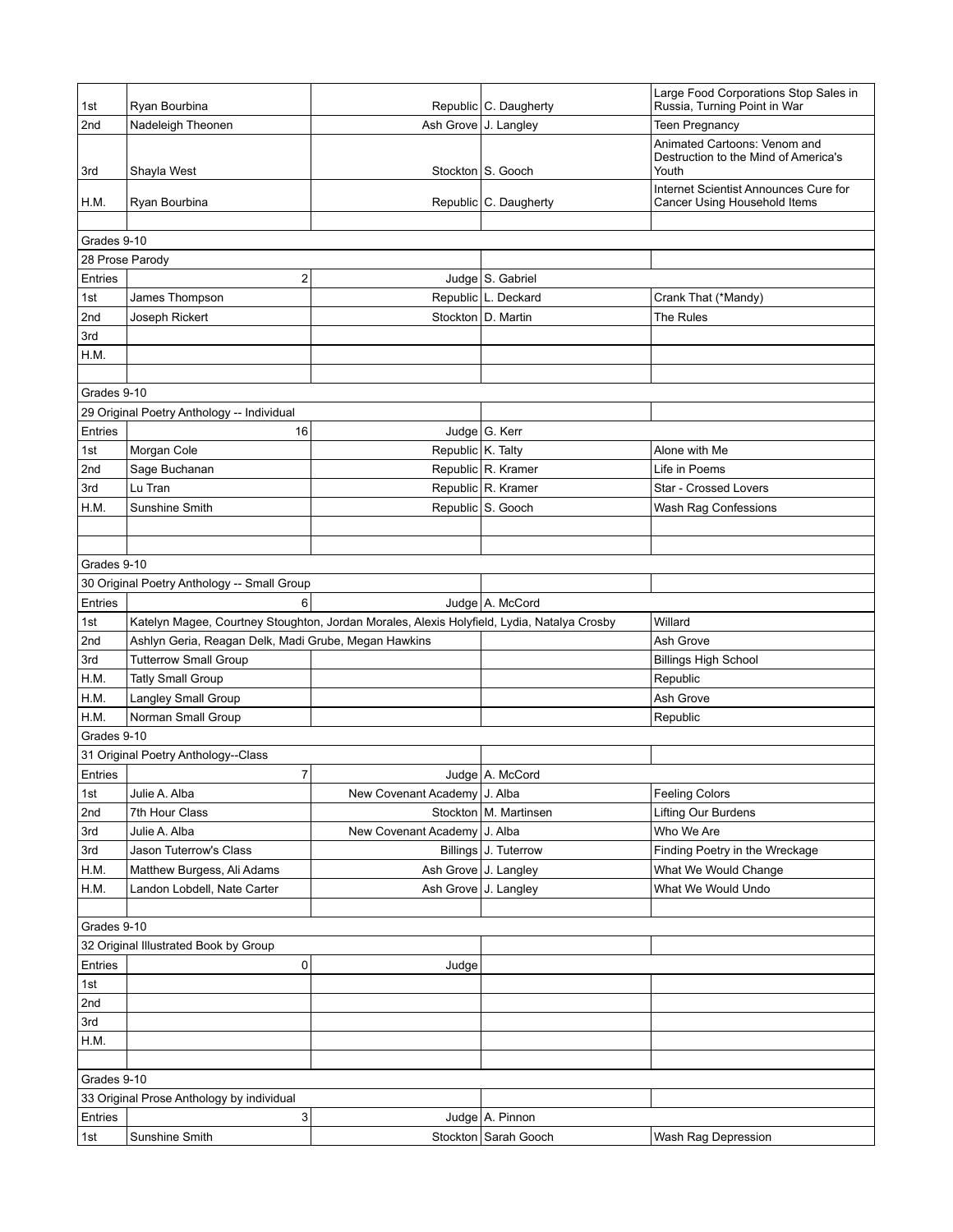| 2nd         | Naomi Thurgood                                           |                      | Ash Grove Jessica Langley     | Poetry & Prose Anthology               |  |  |  |
|-------------|----------------------------------------------------------|----------------------|-------------------------------|----------------------------------------|--|--|--|
| 3rd         | Gilberto Alexander                                       | Stockton             | Kim Jasper                    | Lying on the Bed of Thoughts           |  |  |  |
| H.M.        |                                                          |                      |                               |                                        |  |  |  |
|             |                                                          |                      |                               |                                        |  |  |  |
| Grades 9-10 |                                                          |                      |                               |                                        |  |  |  |
|             | 34 Original Prose Anthology -- small group               |                      |                               |                                        |  |  |  |
| Entries     | 0                                                        | Judge                |                               |                                        |  |  |  |
| 1st         |                                                          |                      |                               |                                        |  |  |  |
| 2nd         |                                                          |                      |                               |                                        |  |  |  |
| 3rd         |                                                          |                      |                               |                                        |  |  |  |
| H.M.        |                                                          |                      |                               |                                        |  |  |  |
|             |                                                          |                      |                               |                                        |  |  |  |
|             | Grades 9-10                                              |                      |                               |                                        |  |  |  |
|             | 35 Original Prose Anthology by a Class                   |                      |                               |                                        |  |  |  |
| Entries     | 4                                                        |                      | Judge $\vert$ S. Gabriel      |                                        |  |  |  |
|             |                                                          |                      |                               | Adventuring Through the Creative Minds |  |  |  |
| 1st         | Gilberto Alexander                                       |                      | Stockton   D. Martin          | of English II                          |  |  |  |
| 2nd         | Chelsye Graham, Victoria Butten                          | Ash Grove J. Langley |                               | Dear Prisoner                          |  |  |  |
| 3rd         | Makayla Jordan - Diemer                                  |                      | Kickapoo   M. Jordan - Diemer | First Hour, First Stories              |  |  |  |
| H.M.        |                                                          |                      |                               |                                        |  |  |  |
|             |                                                          |                      |                               |                                        |  |  |  |
|             |                                                          |                      |                               |                                        |  |  |  |
| Grades 9-10 |                                                          |                      |                               |                                        |  |  |  |
|             | 36 Category eliminated                                   |                      |                               |                                        |  |  |  |
| Entries     |                                                          | Judge                |                               |                                        |  |  |  |
| 1st         |                                                          |                      |                               |                                        |  |  |  |
| 2nd         |                                                          |                      |                               |                                        |  |  |  |
| 3rd         |                                                          |                      |                               |                                        |  |  |  |
| H.M.        |                                                          |                      |                               |                                        |  |  |  |
|             |                                                          |                      |                               |                                        |  |  |  |
| Grades 9-10 |                                                          |                      |                               |                                        |  |  |  |
|             | 37 Original Anthology of Prose and Poetry -- Individual  |                      |                               |                                        |  |  |  |
| Entries     | 7                                                        |                      | Judge   M. Reaves             |                                        |  |  |  |
| 1st         | Sunshine Smith                                           |                      | Stockton S. Gooch             | Wash Rag Impressions                   |  |  |  |
| 2nd         | Nikayla Hare                                             |                      | Stockton   M. Martinsen       | What I Call Winning                    |  |  |  |
| 3rd         | Shayla West                                              |                      | Stockton   M. Morris          | Unraveling                             |  |  |  |
| H.M.        | Elora McNeil                                             | Ash Grove J. Langley |                               | I Wake Up                              |  |  |  |
|             |                                                          |                      |                               |                                        |  |  |  |
| Grades 9-10 |                                                          |                      |                               |                                        |  |  |  |
|             | 38 Original Anthology of Prose and Poetry -- Small Group |                      |                               |                                        |  |  |  |
| Entries     | 0                                                        | Judge                |                               |                                        |  |  |  |
| 1st         |                                                          |                      |                               |                                        |  |  |  |
| 2nd         |                                                          |                      |                               |                                        |  |  |  |
| 3rd         |                                                          |                      |                               |                                        |  |  |  |
| H.M.        |                                                          |                      |                               |                                        |  |  |  |
|             |                                                          |                      |                               |                                        |  |  |  |
| Grades 9-10 |                                                          |                      |                               |                                        |  |  |  |
|             | 39 Original Anthology of Prose and Poetry -- Class       |                      |                               |                                        |  |  |  |
| Entries     | 0                                                        | Judge                |                               |                                        |  |  |  |
| 1st         |                                                          |                      |                               |                                        |  |  |  |
| 2nd         |                                                          |                      |                               |                                        |  |  |  |
| 3rd         |                                                          |                      |                               |                                        |  |  |  |
| H.M.        |                                                          |                      |                               |                                        |  |  |  |
| H.M.        |                                                          |                      |                               |                                        |  |  |  |
|             |                                                          |                      |                               |                                        |  |  |  |
| Grades 9-10 |                                                          |                      |                               |                                        |  |  |  |
|             |                                                          |                      |                               |                                        |  |  |  |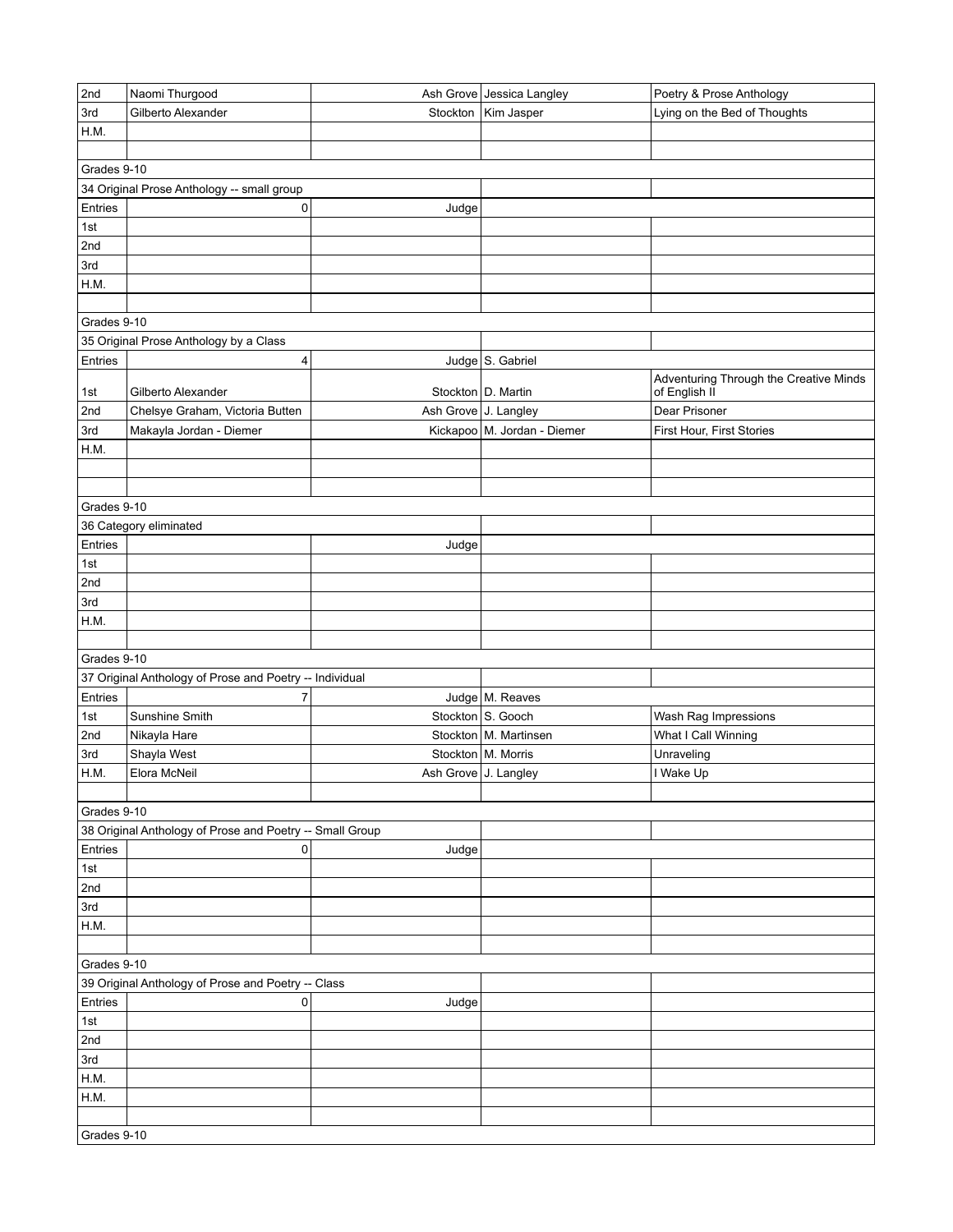| Entries<br>14<br>Judge G. Wyckoff<br>Republic HS   N. McBroom<br>Dear Father<br>Cayden Berning<br>1st |  |
|-------------------------------------------------------------------------------------------------------|--|
|                                                                                                       |  |
|                                                                                                       |  |
| Stockton HS   K. Chism Jasper<br>2nd<br>Gilberto Alexander<br>To the Little Dog with Short Curly Hair |  |
| Republic HS D. Norman<br>Around the Block<br>3rd<br>Adam Dunlap                                       |  |
| Republic HS R. Kramer<br>My World<br>H.M.<br>Emma Robinson                                            |  |
|                                                                                                       |  |
| Grades 9-10                                                                                           |  |
| 41 Biopoem/Geopoem                                                                                    |  |
| Entries<br>Judge G. Wyckoff<br>21                                                                     |  |
| 1st<br>Kalen Willoughby<br>Willard   M. Gargus<br>Just Another Normal Teenager                        |  |
| 2nd<br>Willard S. Keeth<br>Dorothy Schoeller<br>A Storyteller's Story                                 |  |
| 3rd<br>Gilberto Alexander<br>Stockton   D. Martin<br>Gilbert                                          |  |
| H.M<br>Stockton   M. Martinsen<br>Shayla West<br>Constructing Me                                      |  |
|                                                                                                       |  |
| Grades 9-10                                                                                           |  |
| 42 Cinquain                                                                                           |  |
| Entries<br>16<br>Judge G. Wyckoff                                                                     |  |
| Willard L. Stover<br>Rollercoaster<br>1st<br>Michael Compton                                          |  |
| 2nd<br>Parkview J. Willyerd<br>Addie Meadows<br>Lovely                                                |  |
| Stockton S. Gooch<br>What You Want Me to Be<br>3rd<br>Shayla West                                     |  |
| H.M.<br>Cassadie Haden<br>Stockton   D. Martin<br>Misunderstood                                       |  |
|                                                                                                       |  |
| Grades 9-10                                                                                           |  |
| 43 Diamante                                                                                           |  |
| Entries<br>Judge G. Wyckoff<br>15                                                                     |  |
| Stockton S. Gooch<br>As You Grow<br>1st<br>Shayla West                                                |  |
| Willard C. Cook<br>2nd<br><b>Colorful Emotions</b><br>Lydia Rone                                      |  |
| Republic N. McBroom<br>3rd<br>Misora Nambara<br><b>Two Different Worlds</b>                           |  |
| Republic K. Talty<br>H.M.<br>Abby Lankford<br>Siesta Key Estes Park                                   |  |
|                                                                                                       |  |
|                                                                                                       |  |
| 44 Haiku                                                                                              |  |
| 37<br>Judge G. Wyckoff<br>Entries                                                                     |  |
| Stockton S. Gooch<br>Shayla West<br>1st<br>Finally, Someone Sees                                      |  |
| 2nd<br>Willard L. Stover<br>William Kim<br>Anarchy                                                    |  |
| 2nd<br>Teresa Lynd-Molfese<br>Logan Rogersville D. lacob<br>Au Fond Se Soi                            |  |
| Parkview J. Willyerd<br>3rd<br>Latisha Martin<br><b>Winter Breeze</b>                                 |  |
| Republic N. McBroom<br>Kensington Booth<br>3rd<br>Dementia                                            |  |
| Willard L. Stover<br>The Burning of Memories<br><b>Tucker Woolsey</b><br>3rd                          |  |
| Republic C. Alexander<br>H.M.<br>Morgan Welch<br>Charlie's Memory                                     |  |
|                                                                                                       |  |
| Grades 9-10                                                                                           |  |
| 45 Tanka                                                                                              |  |
| Entries<br>24<br>Judge   G. Wyckoff                                                                   |  |
| Stockton   S. Gooch<br>1st<br>Sunshine Smith<br>Walk in the Orchard                                   |  |
| 2nd<br>Rose DeWitt<br>Willard   L. Stover<br>Hard to Say Goodbye                                      |  |
| 3rd<br>Micka Garcia<br>Parkview J. Willyerd<br>Hunger                                                 |  |
| H.M.<br>Shayla West<br>Stockton   S. Gooch<br>Mankind's Uprooting of Everything                       |  |
|                                                                                                       |  |
|                                                                                                       |  |
| Grades 9-10                                                                                           |  |
| 46 Parody                                                                                             |  |
| Entries<br>Judge   G. Fleetwood<br>14                                                                 |  |
| Parkview Jessica Willyerd<br>Latisha Martin<br>1st<br>Nothing Good Can Stay                           |  |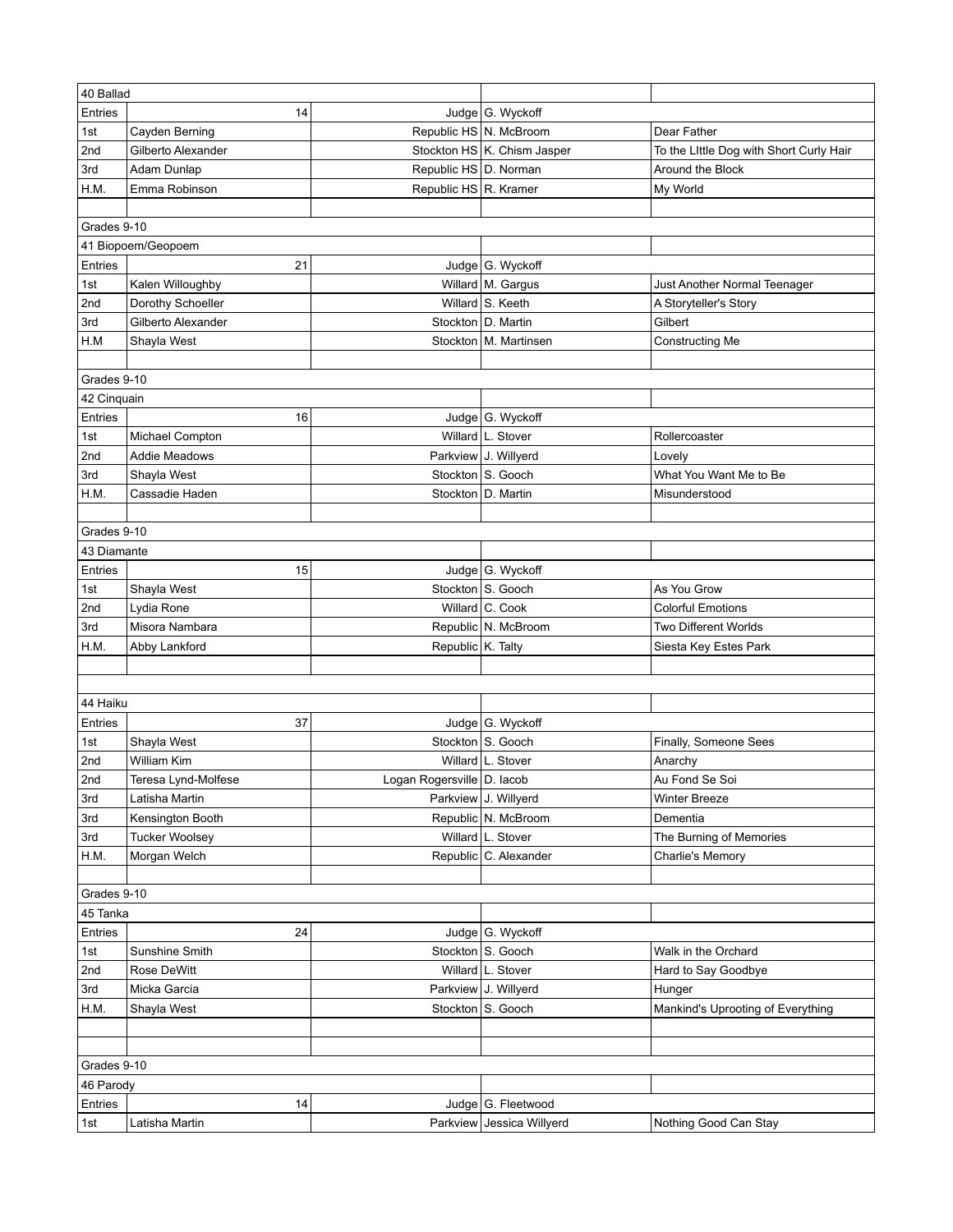| 2nd         | Deacon Key                               |                                                      | Willard HS Josh Fillingham      | Zitrus                                                         |  |
|-------------|------------------------------------------|------------------------------------------------------|---------------------------------|----------------------------------------------------------------|--|
| 3rd         | Shayla West                              |                                                      | Stockton HS   Sarah Gooch       | Not Just the Chapter but the individual<br>page                |  |
| H.M.        | Stella Aye                               |                                                      | Willard J. Fillingham           | Gluttony                                                       |  |
|             |                                          |                                                      |                                 |                                                                |  |
| Grades 9-10 |                                          |                                                      |                                 |                                                                |  |
| 47 Acrostic |                                          |                                                      |                                 |                                                                |  |
| Entries     | 25                                       |                                                      | Judge E. Behnke                 |                                                                |  |
| 1st         | Garrett Carpenter                        |                                                      | Republic HS   N. McBroom        | Peanut                                                         |  |
| 2nd         | Lydia Rone                               | Willard HS C. Cook                                   |                                 | Hot and Cold                                                   |  |
| 3rd         | Kenington Booth                          |                                                      | Republic HS   N. McBroom        | Dementia                                                       |  |
| H.M.        | Shayla West                              | Stockton HS S. Gooch                                 |                                 | All the Color                                                  |  |
| H.M.        | Shayla West                              | Stockton HS S. Gooch                                 |                                 | A Crippling Mood                                               |  |
| H.M.        | <b>Charlie Gossett</b>                   | Republic HS   D. Norman                              |                                 | A Blisful Christmas Morning                                    |  |
|             |                                          |                                                      |                                 |                                                                |  |
| Grades 9-10 |                                          |                                                      |                                 |                                                                |  |
|             | 48 Other Formula                         |                                                      |                                 |                                                                |  |
| Entries     | 31                                       |                                                      | Judge G. Fleetwood              |                                                                |  |
| 1st         | Tristen Maulorico                        |                                                      | Willard HS J. Fillingham        | Something You Should Know                                      |  |
| 2nd         | Gilberto Alexander                       |                                                      | Stockton HS K. Chism Jasper     | To the Grown Daughter I Never Had                              |  |
| 3rd         | Gilberto Alexander                       | Stockton HS   D. Martin                              |                                 | Men Who Love Fighting                                          |  |
| H.M.        | Michael Weatherly                        | Willard HS L. Stover                                 |                                 | Something You Should Know                                      |  |
| H.M.        | Dayton Jones                             |                                                      | Republic HS C. Daugherty        | Imbecilic Pigeon                                               |  |
| H.M.        | <b>Brayden Tharp</b>                     | Republic HS L. Deckard                               |                                 | I Am From                                                      |  |
| H.M.        | Daysha Schutton                          |                                                      | Stockton HS   M. Martinsen      | People Who Love Drugs                                          |  |
|             |                                          |                                                      |                                 |                                                                |  |
| Grades 9-10 |                                          |                                                      |                                 |                                                                |  |
|             | 49 Long Free Verse -- 11 lines or more   |                                                      |                                 |                                                                |  |
| Entries     | 68                                       |                                                      | Judge   W. Biesemeyer           |                                                                |  |
| 1st         | Christa Brown                            |                                                      | Dadeville L. Ochner             | Virginity                                                      |  |
| 2nd         | Sunshine Smith                           | Stockton HS S. Gooch                                 |                                 | Eggshells on the Grass                                         |  |
| 2nd         | Kira Hampton                             | Willard HS   L. Stover                               |                                 | Mending                                                        |  |
| 2nd         | Kassidy Copeland-Ellis                   |                                                      | Kickapoo HS   M. Jordan-Diemler | The Power in Words                                             |  |
| 2nd         | Cheyenne Mantooth                        | Parkview HS J. Willyerd                              |                                 | Darkness                                                       |  |
| 2nd         | <b>Oliver Dalton</b>                     | Republic HS   K. Talty                               |                                 | <b>The Circus</b>                                              |  |
| 3rd         | Logan Collier                            | Logan Rogersville HS D. lacob                        |                                 | IF I Ever Make it Out                                          |  |
| 3rd         | Kaitly Flom                              | Republic HS R. Kramer                                |                                 | Caught Between                                                 |  |
| 3rd         | Lilly Melvin                             |                                                      | Billings HS J. Totterrow        | Reflections of Her Soul                                        |  |
| 3rd         | Emily Gold                               | New Covenant J. Alba                                 |                                 | Lavish: Unto Death Do We Part                                  |  |
| 3rd         | Addyson Rantz                            | Republic HS K. Talty                                 |                                 | A Mother's Job                                                 |  |
| H.M.        | <b>Ashton Newell</b>                     |                                                      | Billings HS J. Tutterrow        | Looming Silence                                                |  |
| H.M.        | Elora McNeil                             | Ash Grove HS J. Langley                              |                                 | <b>Today's Mood</b>                                            |  |
| H.M.        | Ashley Tau                               |                                                      | Republic HS C. Alexander        | Insecure                                                       |  |
|             |                                          |                                                      |                                 |                                                                |  |
| Grades 9-10 |                                          |                                                      |                                 |                                                                |  |
|             | 50 Short Free Verse -- 10 lines or fewer |                                                      |                                 |                                                                |  |
| Entries     | 37                                       |                                                      | Judge G. Willis                 |                                                                |  |
| 1st<br>2nd  | Nico Talley                              | Republic HS R. Kramer<br>Willard HS   L. Stover      |                                 | Wants of the Silent<br>Aftermath of the Narcissictic Guardians |  |
|             | Kiyo Hampton                             |                                                      |                                 |                                                                |  |
| 3rd<br>H.M. | <b>Trinity Lawler</b>                    |                                                      | Republic HS C. Alexander        | I'm Lost Trying to Find You                                    |  |
| H.M.        | Gray Richards<br>Julia Walsh             | Republic HS   M. Siebert<br>Republic HS   M. Siebert |                                 | Guise                                                          |  |
| H.M.        | Adison Gibbs                             | Republic HS D. Norman                                |                                 | Bear Hug<br>The Cycle of the Seasons                           |  |
|             |                                          |                                                      |                                 |                                                                |  |
| Grades 9-10 |                                          |                                                      |                                 |                                                                |  |
|             |                                          |                                                      |                                 |                                                                |  |
|             | 51 Limerick                              |                                                      |                                 |                                                                |  |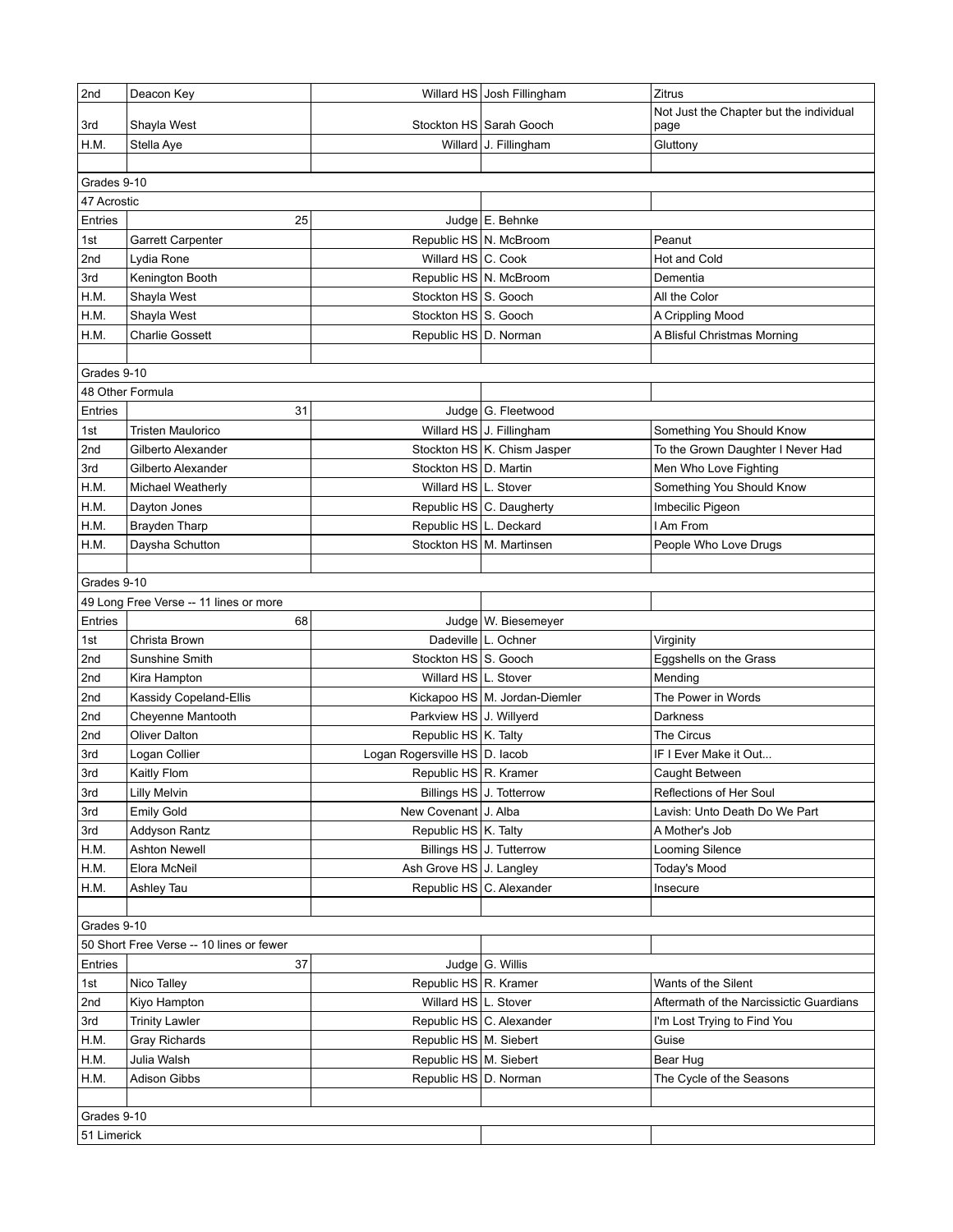| Entries     | $\overline{7}$                                |                                   | Judge Gina Wykoff             |                                           |
|-------------|-----------------------------------------------|-----------------------------------|-------------------------------|-------------------------------------------|
| 1st         | Trevor Johnson                                |                                   | Stockton   D. Martin          | Mr. President                             |
| 2nd         | Trevor Johnson                                |                                   | Stockton   D. Martin          | The Old Swing                             |
| 3rd         | Gilberto Alexander                            |                                   | Stockton   K. Chism Jasper    | A Knight's Tale                           |
| H.M.        | Michael Compton                               |                                   | Willard L. Stover             | <b>Treacherous Ride</b>                   |
|             |                                               |                                   |                               |                                           |
| Grades 9-10 |                                               |                                   |                               |                                           |
|             | 52 Long Narrative Poetry -- 11 lines or more  |                                   |                               |                                           |
| Entries     | 34                                            |                                   | Judge G. Wyckoff              |                                           |
| 1st         | <b>Isaac Watson</b>                           | Stockton HS   M. Morris           |                               | Dead Silence                              |
| 2nd         | Sofie McClanahan                              | New Covenant J. Alba              |                               | The Wise Man's Son                        |
| 2nd         | Oliver Dalton                                 | Republic HS   K. Talty            |                               | The Ballad of Death, and the Love of Life |
| 2nd         | Abigail Davis                                 |                                   | Republic HS C. Daugherty      | The Golden Daffodils                      |
| 3rd         | Sunshine Smith                                | Stockton HS S. Gooch              |                               | Eggshells on the Grass                    |
| 3rd         | Noah Parks                                    | Republic HS   K. Talty            |                               | Smart Phone                               |
| H.M.        | Ben Chapman                                   | Republic HS   K. Talty            |                               | Going to the Races                        |
|             |                                               |                                   |                               |                                           |
| Grades 9-10 |                                               |                                   |                               |                                           |
|             | 53 Short Narrative Poetry -- 10 lines or less |                                   |                               |                                           |
| Entries     | 14                                            |                                   | Judge E. Behnke               |                                           |
| 1st         | Trevor Johnson                                | Stockton HS   D. Martin           |                               | The Old Swing                             |
| 2nd         | <b>Hailey Lampley</b>                         | Asch Grove HS J. Langley          |                               | Je T' Aime                                |
| 3rd         | Gilberto Alexander                            |                                   | Stockton HS   K. Chism Jasper | The Super Hero                            |
| H.M.        | Avery Goodman                                 | Republic HS   N. McBroom          |                               | <b>Eternal Lust</b>                       |
|             |                                               |                                   |                               |                                           |
| Grades 9-10 |                                               |                                   |                               |                                           |
|             |                                               |                                   |                               |                                           |
|             | 54 Original Poster Poem                       |                                   |                               |                                           |
| Entries     | 16                                            |                                   | Judge $K$ . Hall              |                                           |
| 1st         | Marissa Andrus                                | Ash Grove J. Langley              |                               | Smoke                                     |
| 2nd         | Bri Mauschbaugh                               |                                   | Willard L. Stover             | Mirror's Secret                           |
| 3rd         | Cherry Decker                                 |                                   | Willard L. Stover             | The Phoenix                               |
| H.M.        | <b>Dylan Shatswell</b>                        |                                   | Willard J. Fillingham         | Lost                                      |
|             |                                               |                                   |                               |                                           |
| Grades 9-10 |                                               |                                   |                               |                                           |
|             | 55 Long Rhymed Poetry                         |                                   |                               |                                           |
| Entries     | 20                                            |                                   | Judge   G. Wyckoff            |                                           |
| 1st         | Evan South                                    | Willard HS L. Stover              |                               | <b>Extrovert Concert</b>                  |
| 2nd         | Allie Franks                                  | Republic HS   K. Talty            |                               | Return                                    |
| 3rd         | Ashland Schaumann                             | Republic HS D. Norman             |                               | Reaching                                  |
| H.M.        | Kimora Jackson                                | Parkview HS J. Willyerd           |                               | New Love                                  |
|             |                                               |                                   |                               |                                           |
|             |                                               |                                   |                               |                                           |
| Grades 9-10 |                                               |                                   |                               |                                           |
|             | 56 Short Rhymed Poetry                        |                                   |                               |                                           |
| Entries     | 14                                            |                                   | Judge   G. Fleetwood          |                                           |
| 1st         | Anna Downs                                    | Stockton HS S. Gooch              |                               | Snow Day                                  |
| 2nd         | Trisha Tewar                                  |                                   | Central HS   K. Wallace       | <b>Summer Solstice</b>                    |
| 3rd         | Cade Tunnell                                  | Republic HS   D. Norman           |                               | <b>Flying Fox</b>                         |
| H.M.        | Jaden Hull                                    | Parkview HS J. Willyerd           |                               | Sunset                                    |
|             |                                               |                                   |                               |                                           |
| Grades 9-10 |                                               |                                   |                               |                                           |
| 57 Sonnet   |                                               |                                   |                               |                                           |
| Entries     | $\overline{7}$                                |                                   | Judge G. Wyckoff              |                                           |
| 1st         | <b>Chandler Hathcock</b>                      | Grace Classical Academy A. Bounds |                               | Lament of the Heavens                     |
| 2nd         | Miles Thomas                                  |                                   | Republic HS   N. McBroom      | Perseverence                              |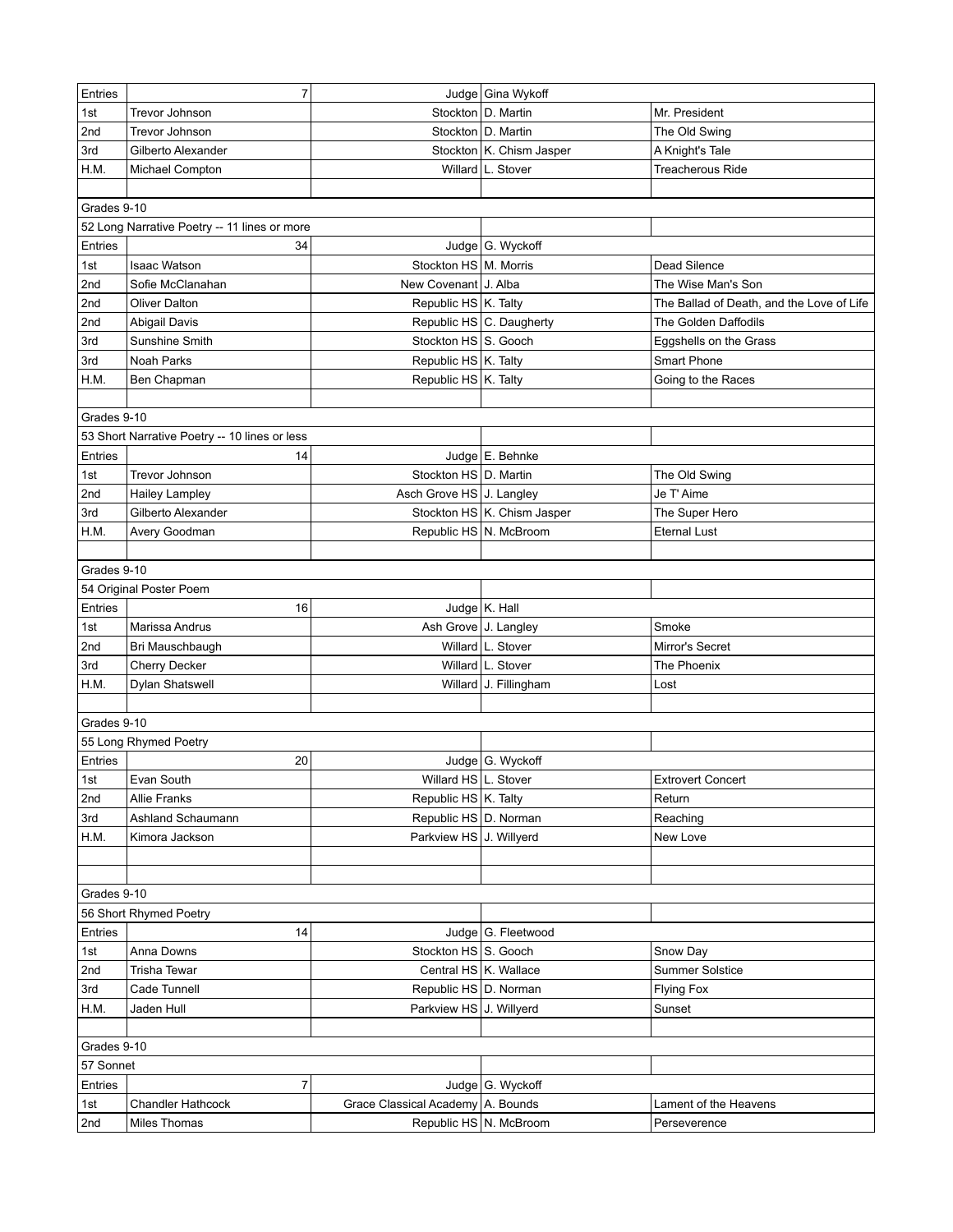| 3rd              | Gray Richards                 | Republic HS D. Norman   |                            | A Sparrow's Love                        |
|------------------|-------------------------------|-------------------------|----------------------------|-----------------------------------------|
| H.M.             |                               |                         |                            |                                         |
|                  |                               |                         |                            |                                         |
| Grades 9-10      |                               |                         |                            |                                         |
| 58 Villanelle    |                               |                         |                            |                                         |
| Entries          | 2                             |                         | Judge G. Wyckoff           |                                         |
| 1st              | <b>Blake McNesse</b>          | Ash Grove HS J. Langley |                            | Life                                    |
| 2nd              | Madi Lutz                     | Ash Grove HS J. Langley |                            | Softball Rain Delay                     |
| 3rd              |                               |                         |                            |                                         |
| H.M.             |                               |                         |                            |                                         |
|                  |                               |                         |                            |                                         |
| Grades 9-10      |                               |                         |                            |                                         |
|                  | 59 Individual Task Analysis   |                         |                            |                                         |
| Entries          | 0                             | Judge                   |                            |                                         |
| 1st              |                               |                         |                            |                                         |
| 2nd              |                               |                         |                            |                                         |
| 3rd              |                               |                         |                            |                                         |
| H.M.             |                               |                         |                            |                                         |
|                  |                               |                         |                            |                                         |
| Grades 9-10      |                               |                         |                            |                                         |
| 60A Editorial    |                               |                         |                            |                                         |
| Entries          | 13                            |                         | Judge J. Hamlet            |                                         |
| 1st              | Caleb Watson                  |                         | Republic N. McBroom        | Advances in CRISPR                      |
| 2nd              | Laylah Doty                   | Ash Grove J. Langley    |                            | Why as Education                        |
| 3rd              | Ethan Hanson                  |                         | Republic D. Nosman         | The True Killer of Crypto Currency      |
| H.M.             | Adalyn Avery                  |                         | Republic C. Alexander      | Subtleties: Microagression              |
|                  |                               |                         |                            |                                         |
| Grades 9-10      |                               |                         |                            |                                         |
|                  | 60B Commentary/opinion column |                         |                            |                                         |
| Entries          | 8                             |                         | Judge J. Hamlet            |                                         |
| 1st              | <b>Edward Pickett</b>         |                         | Central K. Chrismer        | Last Christmas                          |
| 2nd              | Maecie Liska                  |                         | Republic   D. Josman       | Salem Witch Trials                      |
|                  |                               |                         |                            | Should Minors be Able to Purchase Birth |
| 3rd              | Ariana Mills                  |                         | Republic D. Nosmen         | Control                                 |
| H.M.             | <b>Micah Winslow</b>          |                         | Republic D. Nosmen         | Yoga for the Youth                      |
|                  |                               |                         |                            |                                         |
| Grades 9-10      |                               |                         |                            |                                         |
| 61 Feature Story |                               |                         |                            |                                         |
| Entries          | 10                            |                         | Judge J. Hamlet            |                                         |
| 1st              | Madi Taylor                   |                         | Central K. Chrismer        | Cell Phone Policy                       |
| 2nd              | Gilberto Alexander            |                         | Stockton K. Chism Jasper   | Remembering Granddaddy                  |
| 3rd              | Caden Rector-Current          |                         | Central K. Chrismer        | Robotics Club                           |
| H.M.             | Gilberto Alexander            |                         | Stockton   K. Chism Jasper | <b>Backyard Tree</b>                    |
|                  |                               |                         |                            |                                         |
| Grades 9-10      |                               |                         |                            |                                         |
| 62 News Story    |                               |                         |                            |                                         |
| Entries          | 12                            |                         | Judge J. Hamlet            |                                         |
|                  |                               |                         |                            | Two 14-year-olds Stab Their Friend to   |
| 1st              | Kearstyn Miller               |                         | Republic D. Nosmen         | Please Fictional                        |
| 2nd              | Josie Coppedge                |                         | Republic D. Nosmen         | 30 Years Later: Springfield 3           |
| 3rd              | Micah Rogers                  |                         | Republic D. Nosmen         | The Oxford Shooting                     |
| H.M.             | Andrew Bardani                |                         | Republic N. McBroom        | People are Dying in Syria               |
|                  |                               |                         |                            |                                         |
| Grades 9-10      |                               |                         |                            |                                         |
| 63 Sports Story  |                               |                         |                            |                                         |
| Entries          | 9                             |                         | Judge J. Hamlet            |                                         |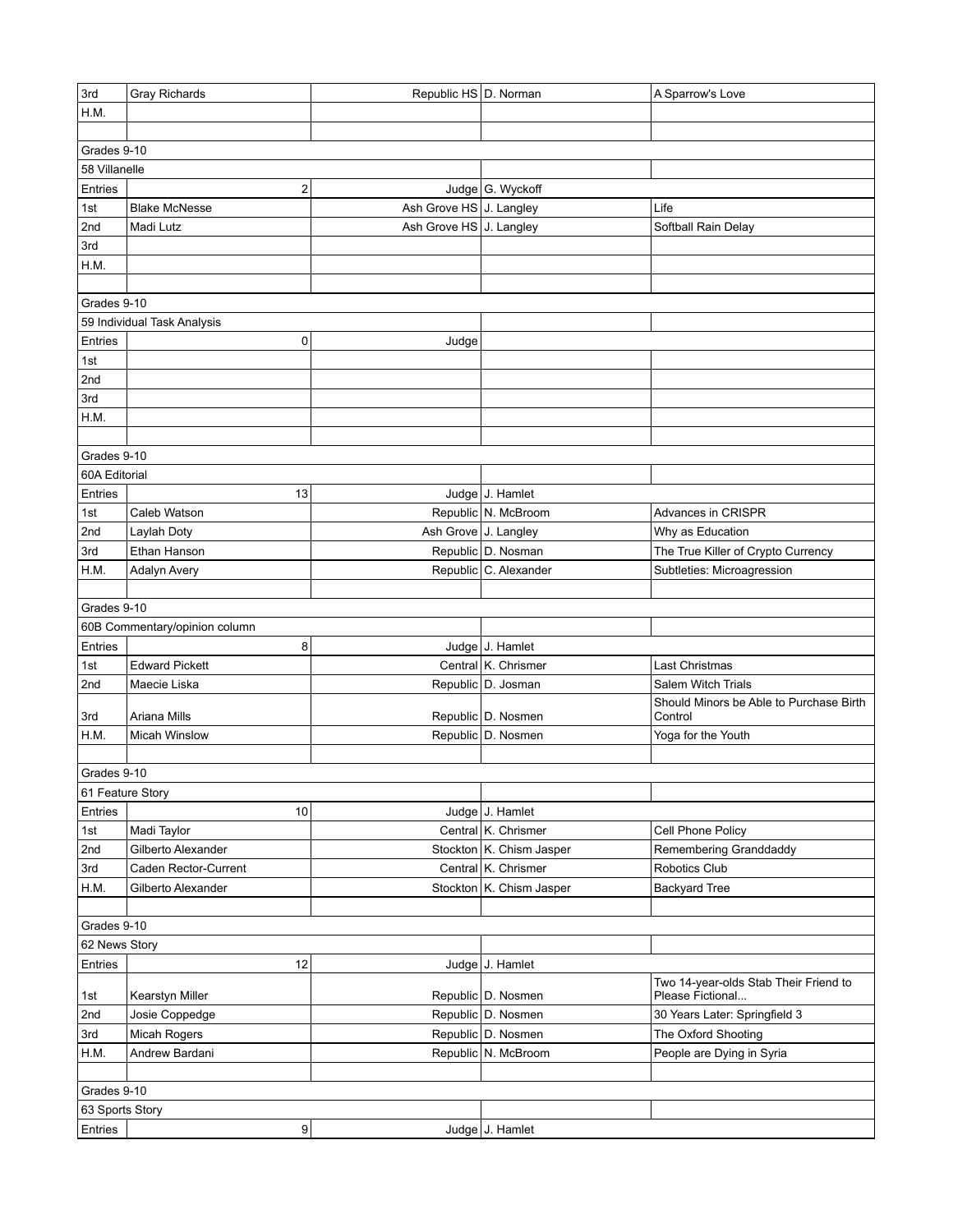| 1st                           | Emma Otradovec               | Willard $HS \, S$ . Ludlow |                          | Cross Country Team Tales on Districts  |
|-------------------------------|------------------------------|----------------------------|--------------------------|----------------------------------------|
| 2nd                           | Emmarie Logan                |                            | Central HS K. Chrismer   | Volleydogs are Killing the Competition |
| 3rd                           | Emmarie Logan                |                            | Central HS K. Chrismer   | <b>Breaking the Curse</b>              |
| H.M.                          | Morgan Martens               |                            | Central HS   K. Chrismer | Athlete Highlight                      |
|                               |                              |                            |                          |                                        |
| Grades 9-10                   |                              |                            |                          |                                        |
|                               | 64A School Newspaper         |                            |                          |                                        |
| Entries                       | $\overline{\mathbf{c}}$      |                            | Judge $L$ . Fine         |                                        |
| 1st                           | Jessica Langley Group        | Ash Grove J. Langley       |                          | The Pirate Times                       |
| 2nd                           | Marissa Andrus               | Ash Grove   J. Langley     |                          | The FFA Chronicles                     |
| 3rd                           |                              |                            |                          |                                        |
| H.M.                          |                              |                            |                          |                                        |
|                               |                              |                            |                          |                                        |
| Grades 9-10                   |                              |                            |                          |                                        |
|                               | 64B School Magazine          |                            |                          |                                        |
| Entries                       | 2                            |                            | Judge A. Closser         |                                        |
| 1st                           | Josephine Eiffert            |                            | Kickapoo   L. Orman      | Kickapoo High Quarterly                |
| 2nd                           | Eggs of Doom                 |                            | Stockton   D. Martin     | Eggis of Doom                          |
| 3rd                           |                              |                            |                          |                                        |
| H.M.                          |                              |                            |                          |                                        |
|                               |                              |                            |                          |                                        |
| Grades 9-10                   |                              |                            |                          |                                        |
|                               | 65 Spoken word poetry script |                            |                          |                                        |
| Entries                       | 1                            |                            | Judge G. Wyckoff         |                                        |
| 1st                           | <b>Nathaniel Sweat</b>       | Stockton HS S. Gooch       |                          | Shadow                                 |
| 2nd                           |                              |                            |                          |                                        |
| 3rd                           |                              |                            |                          |                                        |
| H.M.                          |                              |                            |                          |                                        |
|                               |                              |                            |                          |                                        |
|                               |                              |                            |                          |                                        |
| Grades 9-10                   |                              |                            |                          |                                        |
|                               | 66 Commercial Script         |                            |                          |                                        |
| Entries                       | 3                            |                            | Judge   A. Closser       |                                        |
| 1st                           | Mya Montegomery              |                            | Republic R. Kramer       | Goomh Commercial                       |
| 2nd                           | Carter Vaughn                | Ash Grove J. Langley       |                          | Flex Tape                              |
| 3rd                           | Dylan Gray                   | Ash Grove J. Langley       |                          | Nike Sock Commercial                   |
| H.M.                          |                              |                            |                          |                                        |
|                               |                              |                            |                          |                                        |
| Grades 9-10                   |                              |                            |                          |                                        |
|                               | 67 Dialogue (Skit)           |                            |                          |                                        |
| Entries                       | 2                            |                            | Judge A. Closser         |                                        |
| 1st                           | Molly Martinsen Group        |                            | Stockton   M. Martinsen  | I'll Love You Forever                  |
| 2nd                           | Molly Martinsen Group        |                            | Stockton   M. Martinsen  | Ain't There Been Enough Sufferin'?     |
| 3rd                           |                              |                            |                          |                                        |
| H.M.                          |                              |                            |                          |                                        |
|                               |                              |                            |                          |                                        |
|                               |                              |                            |                          |                                        |
| Grades 9-10<br>68 Play Script |                              |                            |                          |                                        |
| Entries                       |                              |                            |                          |                                        |
|                               | 0                            | Judge                      |                          |                                        |
| 1st                           |                              |                            |                          |                                        |
| 2nd                           |                              |                            |                          |                                        |
| 3rd                           |                              |                            |                          |                                        |
| H.M.                          |                              |                            |                          |                                        |
|                               |                              |                            |                          |                                        |
| Grades 9-10                   |                              |                            |                          |                                        |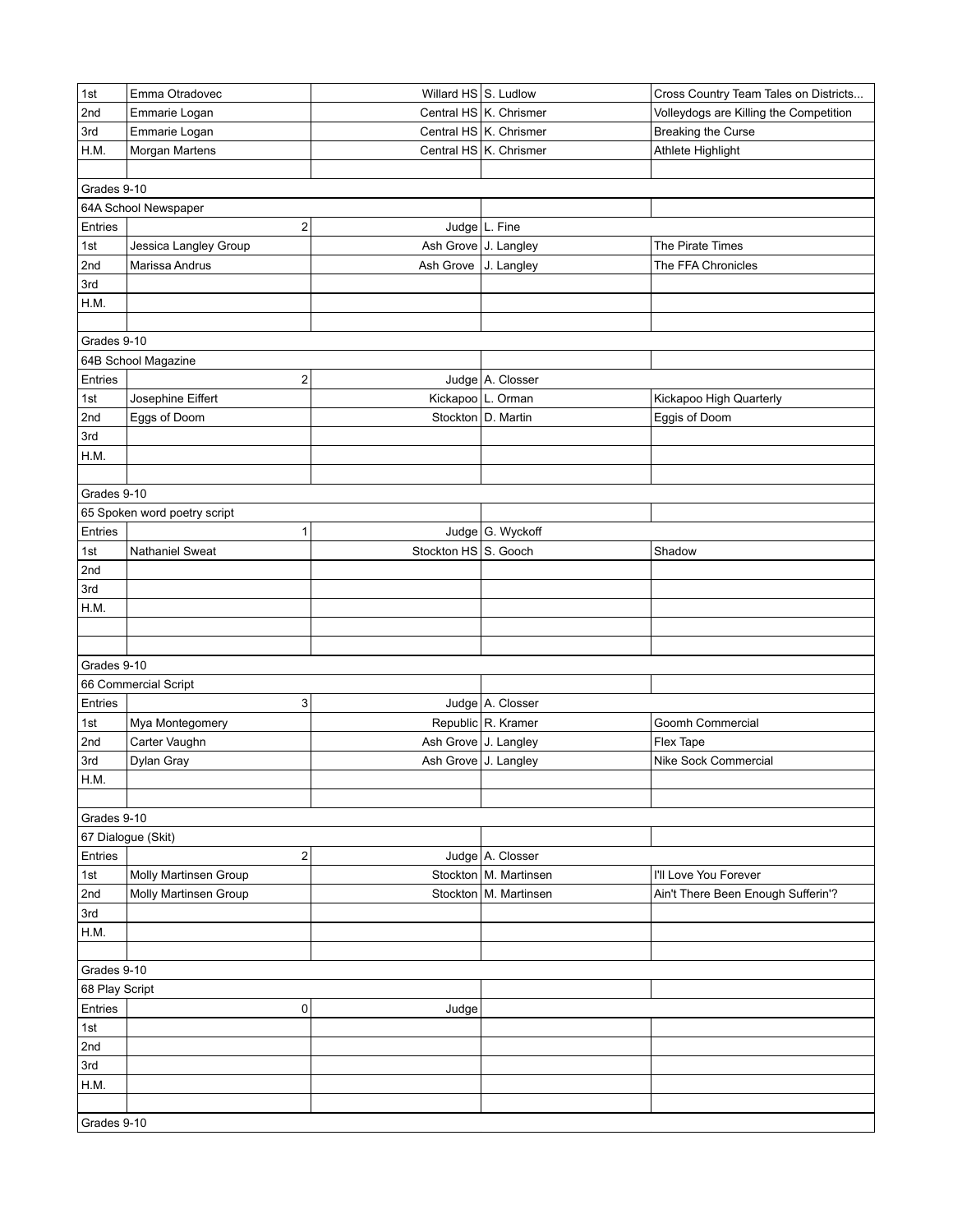| Entries<br>0<br>Judge<br>1st<br>2nd<br>3rd<br>H.M.<br>Grades 9-10<br>70 Individual or Group Community Response<br>Judge K. McQueen<br>Entries<br>1<br>Why Our Community Should Have a<br>Ash Grove   J. Langley<br><b>Fishing Team</b><br>1st<br><b>Brock Long</b><br>2nd<br>3rd<br>H.M.<br>Grades 9-10<br>71 Individual or group Writing Rocks<br>Entries<br>3<br>Judge   L. Sappington<br>Stockton   M. Martinsen<br>1st<br>Shayla West<br>The Words That Shaped Mankind<br>2nd<br>Victoria Butler<br>Ash Grove J. Langley<br>The Letters<br>3rd<br>Writing Gives You Power<br>Jade Perkins<br>Ash Grove J. Langley<br>H.M.<br>Grades 9-10<br>72 Individual Writing of Appreciation for a Living Person (for grades 5-10 only)<br>Entries<br>Judge   L. Sappington<br>6<br>1st<br>Landon Lobdell<br>Ash Grove J. Langley<br>My Brother Jared<br>2nd<br>Stockton K. Chism Jasper<br>Gilberto Alexander<br>Dear Mr. Manring<br>3rd<br>Carter Vaughn<br>Ash Grove J. Langley<br>A Father's Love<br>H.M.<br>David Scerbina<br>Ash Grove J. Langley<br>Love of a Brother<br>Grades 9-10<br>73 Individual or group Promote Writing<br>Entries<br>0<br>Judge<br>1st<br>2nd<br>3rd<br>H.M.<br>Grades 9-10<br>74 Individual graphic adaptation of Published Literature<br>Entries<br>5<br>Judge $A$ . Lee<br><b>Bella Windmiller</b><br>Willard Sara Keeth<br>The Outsiders<br>1st<br>2nd<br>Maze Runner File<br>Jacey Wilson<br>Willard   Melissa Hargus<br>3rd<br>Reagan Thomas<br>Willard   Melissa Hargus<br>Farenheit 45!<br>Willard Sarah Keeth<br>Little Women Scrapbook<br>H.M.<br>Sadie Reiber<br>H.M.<br>Kaden Willoughby<br>Willard Sarah Keeth<br>City of Fallen Angels<br>75 Individual original writing with original art<br>Entries<br>$\overline{2}$<br>Judge $A$ . Lee<br>1st<br>Gilberto Alexander<br>Stockton   K. Chism Jasper<br>In the Shop<br>2nd<br>Republic D. Norman<br>The Grasp of a Lover<br>Kearstyn Miller<br>3rd<br>H.M. | 69 Screenplay |  |  |  |  |  |  |  |
|---------------------------------------------------------------------------------------------------------------------------------------------------------------------------------------------------------------------------------------------------------------------------------------------------------------------------------------------------------------------------------------------------------------------------------------------------------------------------------------------------------------------------------------------------------------------------------------------------------------------------------------------------------------------------------------------------------------------------------------------------------------------------------------------------------------------------------------------------------------------------------------------------------------------------------------------------------------------------------------------------------------------------------------------------------------------------------------------------------------------------------------------------------------------------------------------------------------------------------------------------------------------------------------------------------------------------------------------------------------------------------------------------------------------------------------------------------------------------------------------------------------------------------------------------------------------------------------------------------------------------------------------------------------------------------------------------------------------------------------------------------------------------------------------------------------------------------------------------------------------------------------------------------------------------------------------------|---------------|--|--|--|--|--|--|--|
|                                                                                                                                                                                                                                                                                                                                                                                                                                                                                                                                                                                                                                                                                                                                                                                                                                                                                                                                                                                                                                                                                                                                                                                                                                                                                                                                                                                                                                                                                                                                                                                                                                                                                                                                                                                                                                                                                                                                                   |               |  |  |  |  |  |  |  |
|                                                                                                                                                                                                                                                                                                                                                                                                                                                                                                                                                                                                                                                                                                                                                                                                                                                                                                                                                                                                                                                                                                                                                                                                                                                                                                                                                                                                                                                                                                                                                                                                                                                                                                                                                                                                                                                                                                                                                   |               |  |  |  |  |  |  |  |
|                                                                                                                                                                                                                                                                                                                                                                                                                                                                                                                                                                                                                                                                                                                                                                                                                                                                                                                                                                                                                                                                                                                                                                                                                                                                                                                                                                                                                                                                                                                                                                                                                                                                                                                                                                                                                                                                                                                                                   |               |  |  |  |  |  |  |  |
|                                                                                                                                                                                                                                                                                                                                                                                                                                                                                                                                                                                                                                                                                                                                                                                                                                                                                                                                                                                                                                                                                                                                                                                                                                                                                                                                                                                                                                                                                                                                                                                                                                                                                                                                                                                                                                                                                                                                                   |               |  |  |  |  |  |  |  |
|                                                                                                                                                                                                                                                                                                                                                                                                                                                                                                                                                                                                                                                                                                                                                                                                                                                                                                                                                                                                                                                                                                                                                                                                                                                                                                                                                                                                                                                                                                                                                                                                                                                                                                                                                                                                                                                                                                                                                   |               |  |  |  |  |  |  |  |
|                                                                                                                                                                                                                                                                                                                                                                                                                                                                                                                                                                                                                                                                                                                                                                                                                                                                                                                                                                                                                                                                                                                                                                                                                                                                                                                                                                                                                                                                                                                                                                                                                                                                                                                                                                                                                                                                                                                                                   |               |  |  |  |  |  |  |  |
|                                                                                                                                                                                                                                                                                                                                                                                                                                                                                                                                                                                                                                                                                                                                                                                                                                                                                                                                                                                                                                                                                                                                                                                                                                                                                                                                                                                                                                                                                                                                                                                                                                                                                                                                                                                                                                                                                                                                                   |               |  |  |  |  |  |  |  |
|                                                                                                                                                                                                                                                                                                                                                                                                                                                                                                                                                                                                                                                                                                                                                                                                                                                                                                                                                                                                                                                                                                                                                                                                                                                                                                                                                                                                                                                                                                                                                                                                                                                                                                                                                                                                                                                                                                                                                   |               |  |  |  |  |  |  |  |
|                                                                                                                                                                                                                                                                                                                                                                                                                                                                                                                                                                                                                                                                                                                                                                                                                                                                                                                                                                                                                                                                                                                                                                                                                                                                                                                                                                                                                                                                                                                                                                                                                                                                                                                                                                                                                                                                                                                                                   |               |  |  |  |  |  |  |  |
|                                                                                                                                                                                                                                                                                                                                                                                                                                                                                                                                                                                                                                                                                                                                                                                                                                                                                                                                                                                                                                                                                                                                                                                                                                                                                                                                                                                                                                                                                                                                                                                                                                                                                                                                                                                                                                                                                                                                                   |               |  |  |  |  |  |  |  |
|                                                                                                                                                                                                                                                                                                                                                                                                                                                                                                                                                                                                                                                                                                                                                                                                                                                                                                                                                                                                                                                                                                                                                                                                                                                                                                                                                                                                                                                                                                                                                                                                                                                                                                                                                                                                                                                                                                                                                   |               |  |  |  |  |  |  |  |
|                                                                                                                                                                                                                                                                                                                                                                                                                                                                                                                                                                                                                                                                                                                                                                                                                                                                                                                                                                                                                                                                                                                                                                                                                                                                                                                                                                                                                                                                                                                                                                                                                                                                                                                                                                                                                                                                                                                                                   |               |  |  |  |  |  |  |  |
|                                                                                                                                                                                                                                                                                                                                                                                                                                                                                                                                                                                                                                                                                                                                                                                                                                                                                                                                                                                                                                                                                                                                                                                                                                                                                                                                                                                                                                                                                                                                                                                                                                                                                                                                                                                                                                                                                                                                                   |               |  |  |  |  |  |  |  |
|                                                                                                                                                                                                                                                                                                                                                                                                                                                                                                                                                                                                                                                                                                                                                                                                                                                                                                                                                                                                                                                                                                                                                                                                                                                                                                                                                                                                                                                                                                                                                                                                                                                                                                                                                                                                                                                                                                                                                   |               |  |  |  |  |  |  |  |
|                                                                                                                                                                                                                                                                                                                                                                                                                                                                                                                                                                                                                                                                                                                                                                                                                                                                                                                                                                                                                                                                                                                                                                                                                                                                                                                                                                                                                                                                                                                                                                                                                                                                                                                                                                                                                                                                                                                                                   |               |  |  |  |  |  |  |  |
|                                                                                                                                                                                                                                                                                                                                                                                                                                                                                                                                                                                                                                                                                                                                                                                                                                                                                                                                                                                                                                                                                                                                                                                                                                                                                                                                                                                                                                                                                                                                                                                                                                                                                                                                                                                                                                                                                                                                                   |               |  |  |  |  |  |  |  |
|                                                                                                                                                                                                                                                                                                                                                                                                                                                                                                                                                                                                                                                                                                                                                                                                                                                                                                                                                                                                                                                                                                                                                                                                                                                                                                                                                                                                                                                                                                                                                                                                                                                                                                                                                                                                                                                                                                                                                   |               |  |  |  |  |  |  |  |
|                                                                                                                                                                                                                                                                                                                                                                                                                                                                                                                                                                                                                                                                                                                                                                                                                                                                                                                                                                                                                                                                                                                                                                                                                                                                                                                                                                                                                                                                                                                                                                                                                                                                                                                                                                                                                                                                                                                                                   |               |  |  |  |  |  |  |  |
|                                                                                                                                                                                                                                                                                                                                                                                                                                                                                                                                                                                                                                                                                                                                                                                                                                                                                                                                                                                                                                                                                                                                                                                                                                                                                                                                                                                                                                                                                                                                                                                                                                                                                                                                                                                                                                                                                                                                                   |               |  |  |  |  |  |  |  |
|                                                                                                                                                                                                                                                                                                                                                                                                                                                                                                                                                                                                                                                                                                                                                                                                                                                                                                                                                                                                                                                                                                                                                                                                                                                                                                                                                                                                                                                                                                                                                                                                                                                                                                                                                                                                                                                                                                                                                   |               |  |  |  |  |  |  |  |
|                                                                                                                                                                                                                                                                                                                                                                                                                                                                                                                                                                                                                                                                                                                                                                                                                                                                                                                                                                                                                                                                                                                                                                                                                                                                                                                                                                                                                                                                                                                                                                                                                                                                                                                                                                                                                                                                                                                                                   |               |  |  |  |  |  |  |  |
|                                                                                                                                                                                                                                                                                                                                                                                                                                                                                                                                                                                                                                                                                                                                                                                                                                                                                                                                                                                                                                                                                                                                                                                                                                                                                                                                                                                                                                                                                                                                                                                                                                                                                                                                                                                                                                                                                                                                                   |               |  |  |  |  |  |  |  |
|                                                                                                                                                                                                                                                                                                                                                                                                                                                                                                                                                                                                                                                                                                                                                                                                                                                                                                                                                                                                                                                                                                                                                                                                                                                                                                                                                                                                                                                                                                                                                                                                                                                                                                                                                                                                                                                                                                                                                   |               |  |  |  |  |  |  |  |
|                                                                                                                                                                                                                                                                                                                                                                                                                                                                                                                                                                                                                                                                                                                                                                                                                                                                                                                                                                                                                                                                                                                                                                                                                                                                                                                                                                                                                                                                                                                                                                                                                                                                                                                                                                                                                                                                                                                                                   |               |  |  |  |  |  |  |  |
|                                                                                                                                                                                                                                                                                                                                                                                                                                                                                                                                                                                                                                                                                                                                                                                                                                                                                                                                                                                                                                                                                                                                                                                                                                                                                                                                                                                                                                                                                                                                                                                                                                                                                                                                                                                                                                                                                                                                                   |               |  |  |  |  |  |  |  |
|                                                                                                                                                                                                                                                                                                                                                                                                                                                                                                                                                                                                                                                                                                                                                                                                                                                                                                                                                                                                                                                                                                                                                                                                                                                                                                                                                                                                                                                                                                                                                                                                                                                                                                                                                                                                                                                                                                                                                   |               |  |  |  |  |  |  |  |
|                                                                                                                                                                                                                                                                                                                                                                                                                                                                                                                                                                                                                                                                                                                                                                                                                                                                                                                                                                                                                                                                                                                                                                                                                                                                                                                                                                                                                                                                                                                                                                                                                                                                                                                                                                                                                                                                                                                                                   |               |  |  |  |  |  |  |  |
|                                                                                                                                                                                                                                                                                                                                                                                                                                                                                                                                                                                                                                                                                                                                                                                                                                                                                                                                                                                                                                                                                                                                                                                                                                                                                                                                                                                                                                                                                                                                                                                                                                                                                                                                                                                                                                                                                                                                                   |               |  |  |  |  |  |  |  |
|                                                                                                                                                                                                                                                                                                                                                                                                                                                                                                                                                                                                                                                                                                                                                                                                                                                                                                                                                                                                                                                                                                                                                                                                                                                                                                                                                                                                                                                                                                                                                                                                                                                                                                                                                                                                                                                                                                                                                   |               |  |  |  |  |  |  |  |
|                                                                                                                                                                                                                                                                                                                                                                                                                                                                                                                                                                                                                                                                                                                                                                                                                                                                                                                                                                                                                                                                                                                                                                                                                                                                                                                                                                                                                                                                                                                                                                                                                                                                                                                                                                                                                                                                                                                                                   |               |  |  |  |  |  |  |  |
|                                                                                                                                                                                                                                                                                                                                                                                                                                                                                                                                                                                                                                                                                                                                                                                                                                                                                                                                                                                                                                                                                                                                                                                                                                                                                                                                                                                                                                                                                                                                                                                                                                                                                                                                                                                                                                                                                                                                                   |               |  |  |  |  |  |  |  |
|                                                                                                                                                                                                                                                                                                                                                                                                                                                                                                                                                                                                                                                                                                                                                                                                                                                                                                                                                                                                                                                                                                                                                                                                                                                                                                                                                                                                                                                                                                                                                                                                                                                                                                                                                                                                                                                                                                                                                   |               |  |  |  |  |  |  |  |
|                                                                                                                                                                                                                                                                                                                                                                                                                                                                                                                                                                                                                                                                                                                                                                                                                                                                                                                                                                                                                                                                                                                                                                                                                                                                                                                                                                                                                                                                                                                                                                                                                                                                                                                                                                                                                                                                                                                                                   |               |  |  |  |  |  |  |  |
|                                                                                                                                                                                                                                                                                                                                                                                                                                                                                                                                                                                                                                                                                                                                                                                                                                                                                                                                                                                                                                                                                                                                                                                                                                                                                                                                                                                                                                                                                                                                                                                                                                                                                                                                                                                                                                                                                                                                                   |               |  |  |  |  |  |  |  |
|                                                                                                                                                                                                                                                                                                                                                                                                                                                                                                                                                                                                                                                                                                                                                                                                                                                                                                                                                                                                                                                                                                                                                                                                                                                                                                                                                                                                                                                                                                                                                                                                                                                                                                                                                                                                                                                                                                                                                   |               |  |  |  |  |  |  |  |
|                                                                                                                                                                                                                                                                                                                                                                                                                                                                                                                                                                                                                                                                                                                                                                                                                                                                                                                                                                                                                                                                                                                                                                                                                                                                                                                                                                                                                                                                                                                                                                                                                                                                                                                                                                                                                                                                                                                                                   |               |  |  |  |  |  |  |  |
|                                                                                                                                                                                                                                                                                                                                                                                                                                                                                                                                                                                                                                                                                                                                                                                                                                                                                                                                                                                                                                                                                                                                                                                                                                                                                                                                                                                                                                                                                                                                                                                                                                                                                                                                                                                                                                                                                                                                                   |               |  |  |  |  |  |  |  |
|                                                                                                                                                                                                                                                                                                                                                                                                                                                                                                                                                                                                                                                                                                                                                                                                                                                                                                                                                                                                                                                                                                                                                                                                                                                                                                                                                                                                                                                                                                                                                                                                                                                                                                                                                                                                                                                                                                                                                   |               |  |  |  |  |  |  |  |
|                                                                                                                                                                                                                                                                                                                                                                                                                                                                                                                                                                                                                                                                                                                                                                                                                                                                                                                                                                                                                                                                                                                                                                                                                                                                                                                                                                                                                                                                                                                                                                                                                                                                                                                                                                                                                                                                                                                                                   |               |  |  |  |  |  |  |  |
|                                                                                                                                                                                                                                                                                                                                                                                                                                                                                                                                                                                                                                                                                                                                                                                                                                                                                                                                                                                                                                                                                                                                                                                                                                                                                                                                                                                                                                                                                                                                                                                                                                                                                                                                                                                                                                                                                                                                                   |               |  |  |  |  |  |  |  |
|                                                                                                                                                                                                                                                                                                                                                                                                                                                                                                                                                                                                                                                                                                                                                                                                                                                                                                                                                                                                                                                                                                                                                                                                                                                                                                                                                                                                                                                                                                                                                                                                                                                                                                                                                                                                                                                                                                                                                   |               |  |  |  |  |  |  |  |
|                                                                                                                                                                                                                                                                                                                                                                                                                                                                                                                                                                                                                                                                                                                                                                                                                                                                                                                                                                                                                                                                                                                                                                                                                                                                                                                                                                                                                                                                                                                                                                                                                                                                                                                                                                                                                                                                                                                                                   |               |  |  |  |  |  |  |  |
|                                                                                                                                                                                                                                                                                                                                                                                                                                                                                                                                                                                                                                                                                                                                                                                                                                                                                                                                                                                                                                                                                                                                                                                                                                                                                                                                                                                                                                                                                                                                                                                                                                                                                                                                                                                                                                                                                                                                                   |               |  |  |  |  |  |  |  |
|                                                                                                                                                                                                                                                                                                                                                                                                                                                                                                                                                                                                                                                                                                                                                                                                                                                                                                                                                                                                                                                                                                                                                                                                                                                                                                                                                                                                                                                                                                                                                                                                                                                                                                                                                                                                                                                                                                                                                   |               |  |  |  |  |  |  |  |
|                                                                                                                                                                                                                                                                                                                                                                                                                                                                                                                                                                                                                                                                                                                                                                                                                                                                                                                                                                                                                                                                                                                                                                                                                                                                                                                                                                                                                                                                                                                                                                                                                                                                                                                                                                                                                                                                                                                                                   |               |  |  |  |  |  |  |  |
|                                                                                                                                                                                                                                                                                                                                                                                                                                                                                                                                                                                                                                                                                                                                                                                                                                                                                                                                                                                                                                                                                                                                                                                                                                                                                                                                                                                                                                                                                                                                                                                                                                                                                                                                                                                                                                                                                                                                                   |               |  |  |  |  |  |  |  |
|                                                                                                                                                                                                                                                                                                                                                                                                                                                                                                                                                                                                                                                                                                                                                                                                                                                                                                                                                                                                                                                                                                                                                                                                                                                                                                                                                                                                                                                                                                                                                                                                                                                                                                                                                                                                                                                                                                                                                   |               |  |  |  |  |  |  |  |
|                                                                                                                                                                                                                                                                                                                                                                                                                                                                                                                                                                                                                                                                                                                                                                                                                                                                                                                                                                                                                                                                                                                                                                                                                                                                                                                                                                                                                                                                                                                                                                                                                                                                                                                                                                                                                                                                                                                                                   |               |  |  |  |  |  |  |  |
|                                                                                                                                                                                                                                                                                                                                                                                                                                                                                                                                                                                                                                                                                                                                                                                                                                                                                                                                                                                                                                                                                                                                                                                                                                                                                                                                                                                                                                                                                                                                                                                                                                                                                                                                                                                                                                                                                                                                                   |               |  |  |  |  |  |  |  |
|                                                                                                                                                                                                                                                                                                                                                                                                                                                                                                                                                                                                                                                                                                                                                                                                                                                                                                                                                                                                                                                                                                                                                                                                                                                                                                                                                                                                                                                                                                                                                                                                                                                                                                                                                                                                                                                                                                                                                   |               |  |  |  |  |  |  |  |
|                                                                                                                                                                                                                                                                                                                                                                                                                                                                                                                                                                                                                                                                                                                                                                                                                                                                                                                                                                                                                                                                                                                                                                                                                                                                                                                                                                                                                                                                                                                                                                                                                                                                                                                                                                                                                                                                                                                                                   |               |  |  |  |  |  |  |  |
|                                                                                                                                                                                                                                                                                                                                                                                                                                                                                                                                                                                                                                                                                                                                                                                                                                                                                                                                                                                                                                                                                                                                                                                                                                                                                                                                                                                                                                                                                                                                                                                                                                                                                                                                                                                                                                                                                                                                                   |               |  |  |  |  |  |  |  |
|                                                                                                                                                                                                                                                                                                                                                                                                                                                                                                                                                                                                                                                                                                                                                                                                                                                                                                                                                                                                                                                                                                                                                                                                                                                                                                                                                                                                                                                                                                                                                                                                                                                                                                                                                                                                                                                                                                                                                   |               |  |  |  |  |  |  |  |
|                                                                                                                                                                                                                                                                                                                                                                                                                                                                                                                                                                                                                                                                                                                                                                                                                                                                                                                                                                                                                                                                                                                                                                                                                                                                                                                                                                                                                                                                                                                                                                                                                                                                                                                                                                                                                                                                                                                                                   |               |  |  |  |  |  |  |  |
|                                                                                                                                                                                                                                                                                                                                                                                                                                                                                                                                                                                                                                                                                                                                                                                                                                                                                                                                                                                                                                                                                                                                                                                                                                                                                                                                                                                                                                                                                                                                                                                                                                                                                                                                                                                                                                                                                                                                                   |               |  |  |  |  |  |  |  |